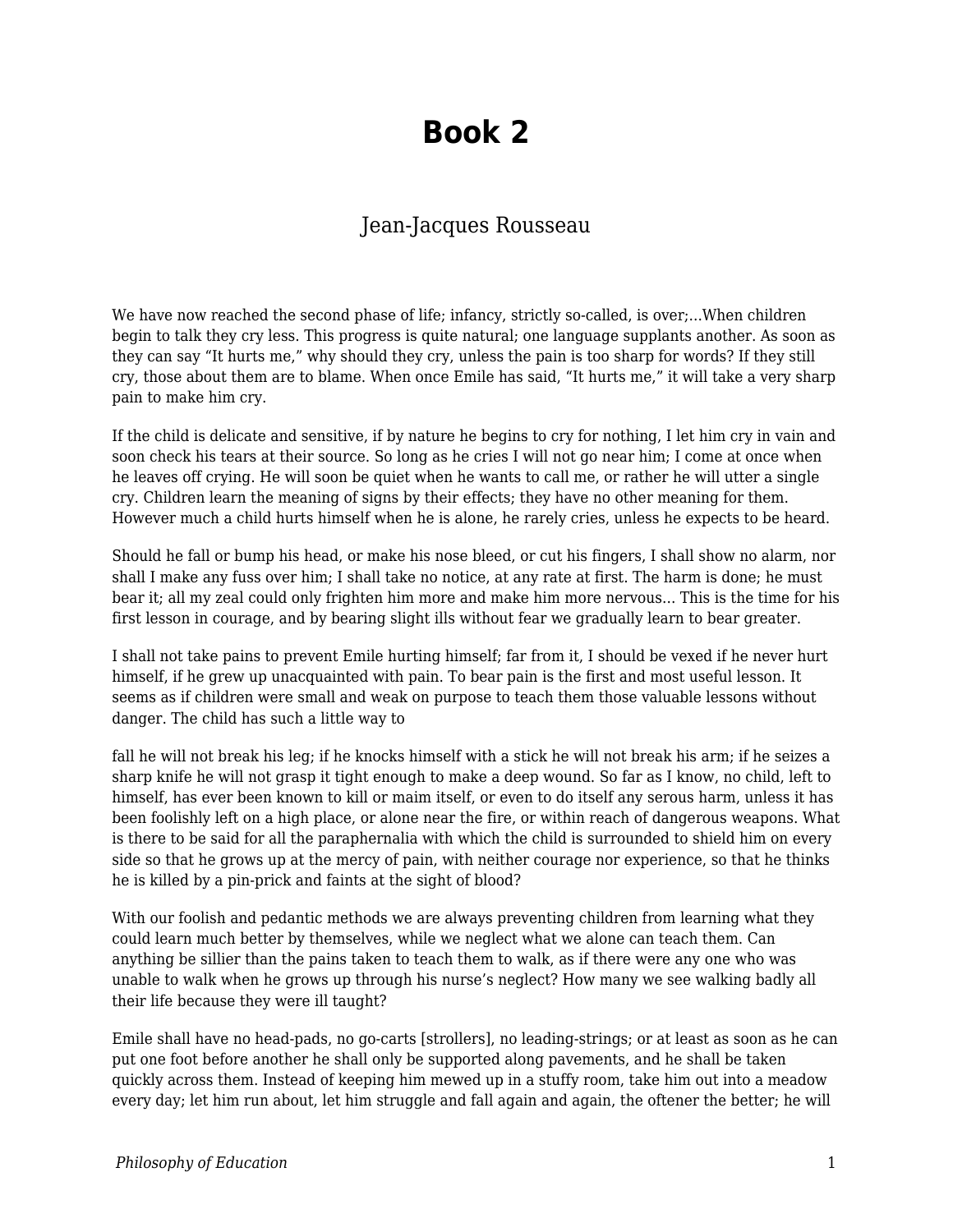learn all the sooner to pick himself up. The delights of liberty will make up for many bruises. My pupil will hurt himself oftener than yours, but he will always be thwarted, constrained, and sad. I doubt whether they are any better off.

As their strength increases, children have also less need for tears. They can do more for themselves, they need the help of others less frequently. With strength comes the sense to use it. It is with this second phase that the real personal life has its beginning; it is then that the child becomes conscious of himself. During every moment of his life memory calls up the feeling of self; he becomes really one person, always the same, and therefore capable of joy or sorrow. Hence we must begin to consider him as a moral being.

...The chief risks occur at the beginning of life; the shorter our past life, the less we must hope to live. Of all the children who are born scarcely one half reach adolescence, and it is very likely your pupil will not live to be a man.

What is to be thought, therefore, of that cruel education which sacrifices the present to an uncertain future, that burdens a child with all sorts of restrictions and begins by making him miserable, in order to prepare him for some far-off happiness which he may never enjoy? Even if I considered that education wise in its aims, how could I view without indignation those poor wretches subjected to an intolerable slavery and condemned like galley-slaves to endless toil, with no certainty that they will gain anything by it? The age of harmless mirth is spent in tears, punishments, threats, and slavery. You torment the poor thing for his good; you fail to see that you are calling Death to snatch him from these gloomy surroundings. Who can say how many children fall victims to the excessive care of their fathers and mothers? They are happy to escape from this cruelty; this is all that they gain from the ills they are forced to endure: they die without regretting, having known nothing of life but its sorrows.

Men, be kind to your fellow-men; this is your first duty, kind to every age and station, kind to all that is not foreign to humanity. What wisdom can you find that is greater than kindness? Love childhood, indulge its sports, its pleasures, its delightful instincts. Who has not sometimes regretted that age when laughter was ever on the lips, and when the heart was ever at peace? Why rob these innocents of the joys which pass so quickly, of that precious gift which they cannot abuse? Why fill with bitterness the fleeting days of early childhood, days which will no more return for them than for you? Fathers, can you tell when death will call your children to him? Do not lay up sorrow for yourselves by robbing them of the short span which nature has allotted to them. As soon as they are aware of the joy of life, let them rejoice in it, so that whenever God calls them they may not die without having tasted the joy of life.

...the man must be treated as a man and the child as a child. Give each his place, and keep them there. Control human passions according to man's nature; that is all we can do for his welfare. The rest depends on external forces, which are beyond our control.

...The happiest is he who suffers least; the most miserable is he who enjoys least. Ever more sorrow than joy--this is the lot of all of us...Every feeling of hardship is inseparable from the desire to escape from it; every idea of pleasure from the desire to enjoy it. All desire implies a want, and all wants are painful; hence our wretchedness consists in the disproportion between our desires and our powers. A conscious being whose powers were equal to his desires would be perfectly happy.

...True happiness consists in decreasing the difference between our desires and our powers, in establishing a perfect equilibrium between the power and the will. Then only, when all its forces are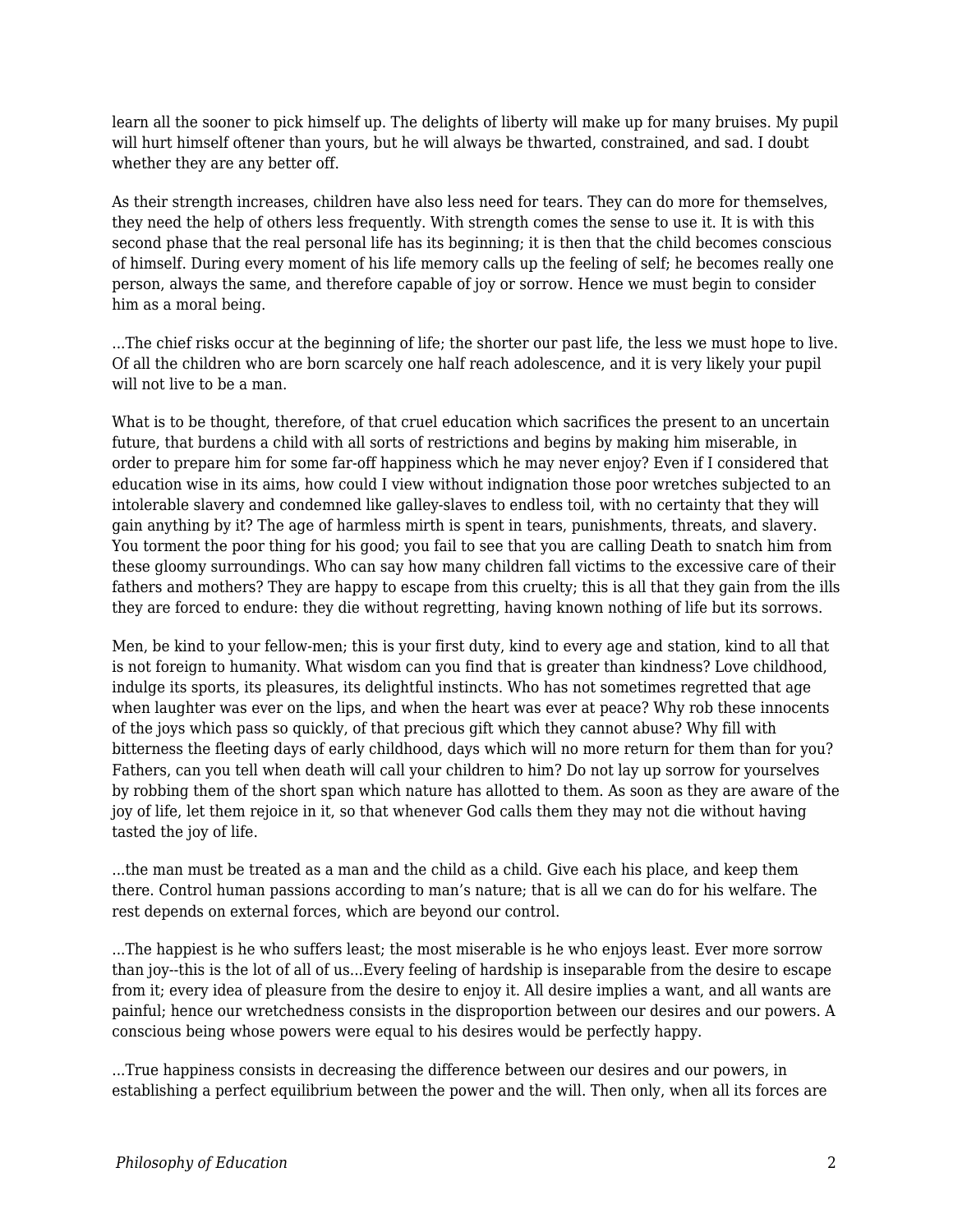employed, will the soul be at rest and man will find himself in his true position.

The world of reality has its bounds, the world of imagination is boundless; as we cannot enlarge the one, let us restrict the other; for all the sufferings which really make us miserable arise from the difference between the real and the imaginary. Health, strength, and a good conscience excepted, all the good things of life are a matter of opinion; except bodily suffering and remorse, all our woes are imaginary. You will tell me this is a commonplace; I admit it, but its practical application is no commonplace, and it is with practice only that we are now concerned.

Oh, man! live your own life and you will no longer be wretched. Keep to your appointed place in the order of nature and nothing can tear you from it. Do not kick against the stern law of necessity, nor waste in vain resistance the strength bestowed on you by heaven, not to prolong or extend your existence, but to preserve it so far and so long as heaven pleases. Your freedom and your power extend as far and no further than your natural strength; anything more is but slavery, deceit, and trickery. Power itself is servile when it depends upon public opinion; for you are dependent on the prejudices of others when you rule them by means of those prejudices. To lead them as you will, they must be led as they will. They have only to change their way of thinking and you are forced to changed your course of action. Those who approach you need only contrive to sway the opinions of those you rule, or the favorite by whom you are ruled, or those of your own family or theirs. Had you the genius of Themistocles, viziers, courtiers, priests, soldiers, servants, babblers, the very children themselves, would lead you like a child in the midst of your legions. Whatever you do, your actual authority can never extend beyond your own powers. As soon as you are obliged to see with another's eyes you must will what he wills. You say with pride, "My people are my subjects." Granted, but what are you? The subject of your ministers. And your ministers, what are they? The subjects of their clerks, their mistresses, the servants of their servants. Grasp all, usurp all, and then pour out your silver with both hands; set up your batteries, raise the gallows and the wheel; make laws, issue proclamations, multiply your spies, your soldiers, your hangmen, your prisons, and your chains. Poor little men, what good does it do you? You will be no better served, you will be none the less robbed and deceived, you will be no nearer absolute power. You will say continually, "It is our will," and you will continually do the will of others.

There is only one man who gets his own way--he who can get it single-handed; therefore freedom, not power, is the greatest good. That man is truly free who desires what he is able to perform, and does what he desires. This is my fundamental maxim. Apply it to childhood, and all the rules of education spring from it.

Society has enfeebled man, not merely by robbing him of the right to his own strength, but still more by making him his strength insufficient for his needs. This is why his desires increase in proportion to his weakness; and this is why the child is weaker than the man....

...He must feel his weakness, but not suffer through it; he must be dependent, but he must not obey; he must ask, not command. He is only subject to others because of his needs, and because they see better than he what he really needs, what may help or hinder his existence. No one, not even his father, has the right to bid the child do what is of no use to him.

When our natural tendencies have not been interfered with by human prejudice and human institutions, the happiness alike of children and of men consists in the enjoyment of their liberty. But the child's liberty is restricted by his lack of strength., He who does as he likes is happy provided he is self-sufficing; it is so with a child in like conditions. Even in a state of nature children only enjoy an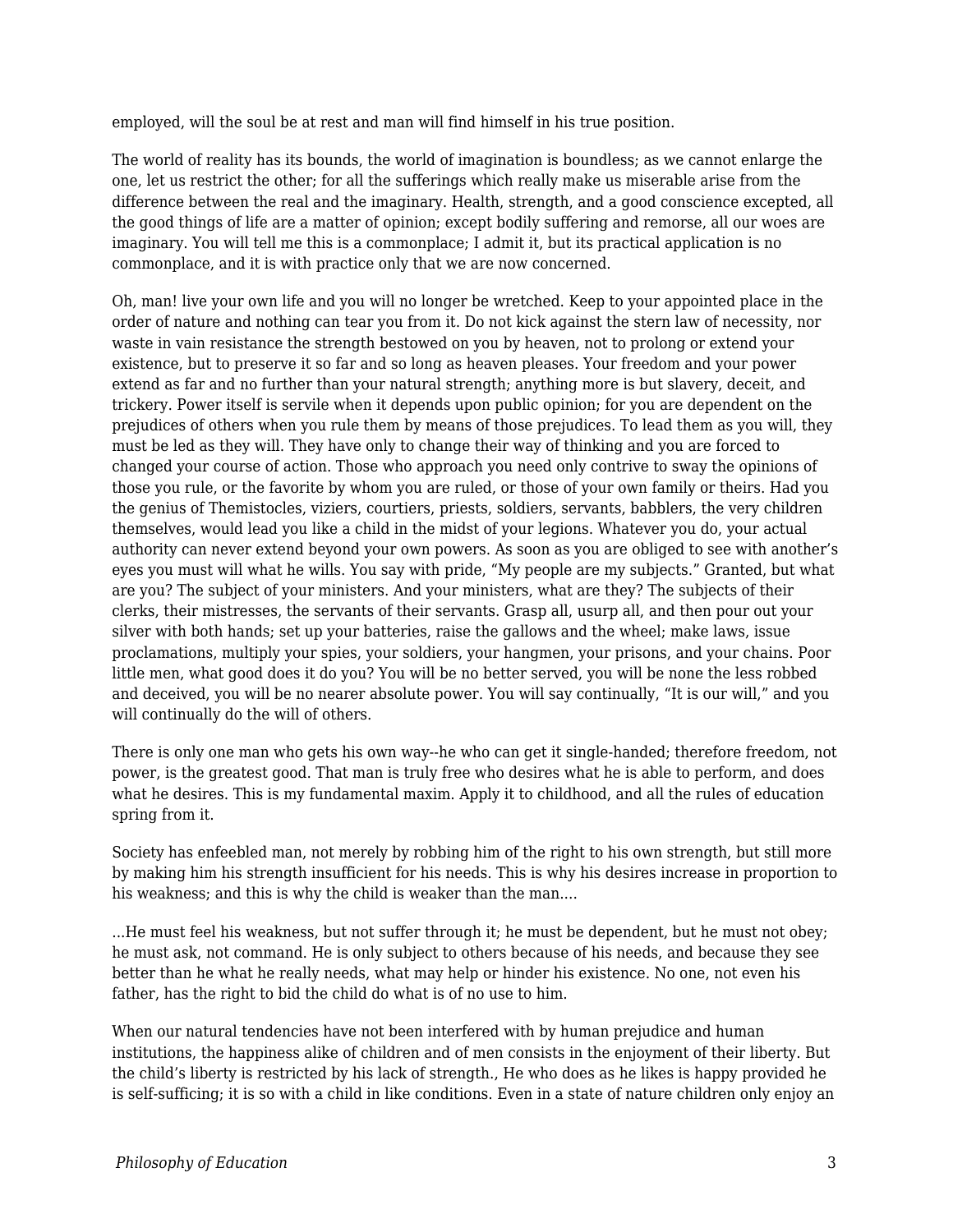imperfect liberty, like that enjoyed by men in social life. Each of us, unable to dispense with the help of others, becomes so far weak and wretched. We were meant to be men, laws and customs thrust us back into infancy. The rich and great, the very kings themselves are but children; they see that we are ready to relieve their misery; this makes them childishly vain, and they are quite proud of the care bestowed on them, a care which they would never get if they were grown men.

These are weighty considerations, and they provide a solution for all the conflicting problems of our social system. There are two kinds of dependence: dependence on things, which is the work of nature; and dependence on men, which is the work of society. Dependence on things, being nonmoral, does no injury to liberty and begets no vices; dependence on men, being out of order, gives rise to every kind of vice, and through this master and slave become mutually depraved. If there is any cure for this social evil, it is to be found in the substitution of law for the individual; in arming the general will with a real strength beyond the power of any individual will. If the laws of nations, like the laws of nature could never be broken by any human power, dependence on men would become dependence on things; all the advantages of a state of nature would be combined with all the advantages of social life in the commonwealth. The liberty which preserves a man from vice would be united with the morality which raises him to virtue.

Keep the child dependent on things only. By this course of education you will have followed the order of nature. Let his unreasonable wishes meet with physical obstacles only, or the punishment which results from his own actions, lessons which will be recalled when the same circumstances occur again. It is enough to prevent him from wrong doing without forbidding him to do wrong. Experience or lack of power should take the place of law. Give him, not what he wants, but what he needs. Let there be no question of obedience for him or tyranny for you. Supply the strength he lacks just so far as is required for freedom, not for power, so that he may receive your services with a sort of shame, and look forward to the time when he may dispense with them and may achieve the honor of selfhelp.

Nature provides for the child's growth in her own fashion, and this should never be thwarted. Do not make him sit still when he wants to run about, nor run when he wants to be quiet. If we did not spoil our children's wills by our blunders their desires would be free from caprice. Let them run, jump, and shout to their heart's content. All their own activities are instincts of the body for the growth in strength; but you should regard with suspicion those wishes which they cannot carry out for themselves, those which others must carry out for them. Then you must distinguish carefully between natural and artificial needs, between the needs of budding caprice and the needs which spring from the overflowing life just described.

...if his words were prompted by a real need you should recognize it and satisfy it at once; but to yield to his tears is to encourage him to cry, to teach him to doubt your kindness, and to think that you are influenced more by his importunity than your own good-will. If he does not think you kind he will soon think you unkind; if he thinks you weak he will soon become obstinate; what you mean to give must be given at once. Be chary of refusing, but, having refused, do not change your mind.

Above all, beware of teaching the child empty phrases of politeness, which serve as spells to subdue those around him to his will, and to get him what he wants at once. The artificial education of the rich never fails to make them politely imperious, by teaching them the words to use so that no one will dare to resist them. Their children have neither the tone nor the manner of suppliants; they are as haughty or even more haughty in their entreaties than in their commands, as though they were more certain to be obeyed. You see at once that "If you please" means "It pleases me," and "I beg" means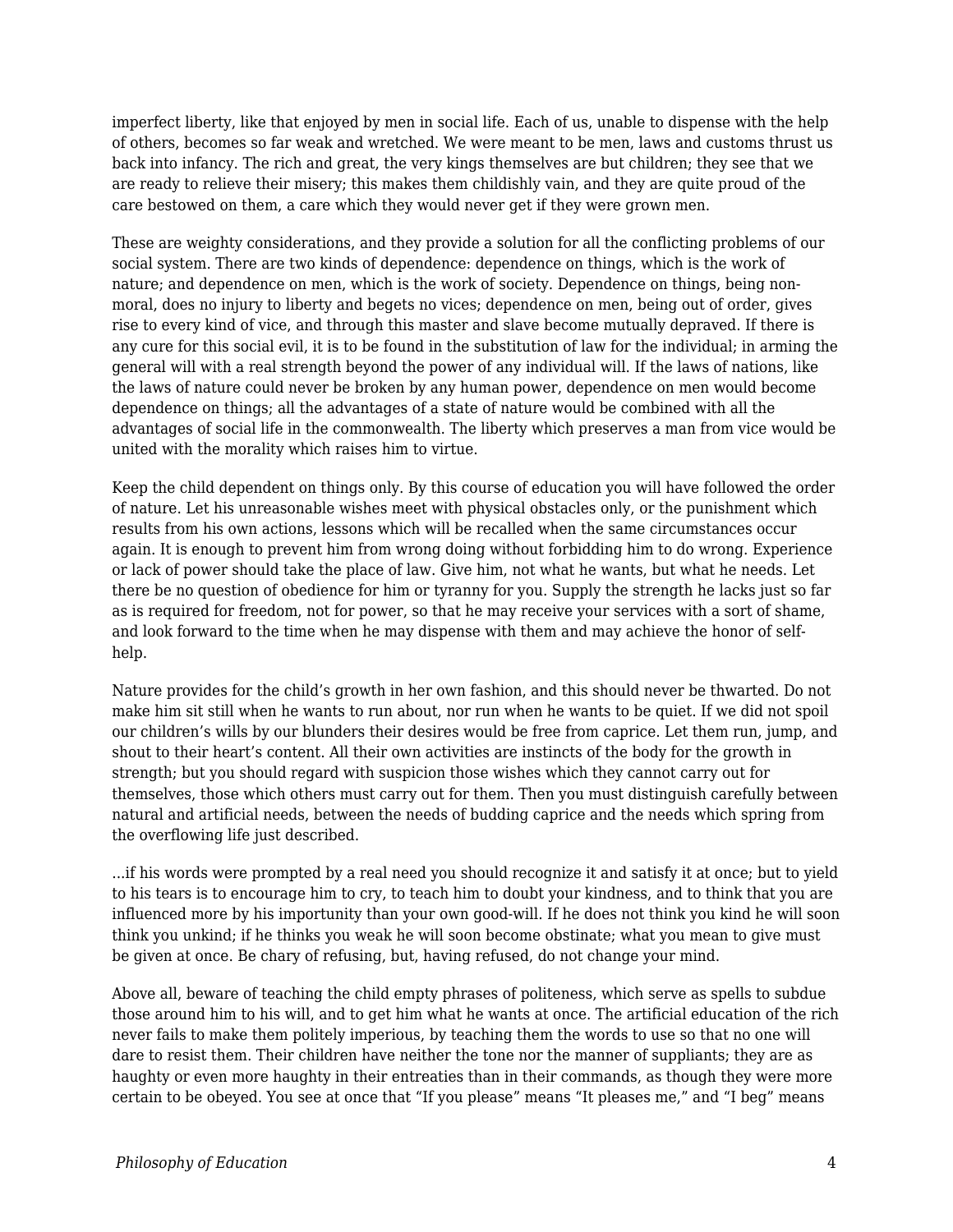"I command." What a fine sort of politeness which only succeeds in changing the meaning of words so that every word is a command!

Do you know the surest way to make your child miserable? Let him have everything he wants; for as his wants increase in proportion to the ease with which they are satisfied, you will be compelled, sooner or later, to refuse his demands, and this unlooked for refusal will hurt him more than the lack of what he wants. He will want your stick first, then your watch, the bird that flies, or the star that shines above him. He will want all he sets eyes on, and unless you were God himself, how could you satisfy him?

Man naturally considers all that he can get as his own. In this sense Hobbes' theory is true to a certain extent: Multiply both our wishes and the means of satisfying them, and each will be master of all. The child, who has only to ask and have, thinks himself the master of the universe; he considers all men as his slaves; and when you are at last compelled to refuse, he takes your refusal as act of rebellion, for he thinks he has only to command...

How should I suppose that such a child can ever be happy? He is the slave of anger, a prey to the fiercest passions. Happy! He is a tyrant, at once the basest of slaves and the most wretched of creatures. I have known children brought up like this who expected you to knock the house down, to give them the weather-cock on the steeple, to stop a regiment on the march so that they might listen to the band; when they could not get their way they screamed and cried and would pay no attention to any one. In vain everybody strove to please them; as their desires were stimulated by the ease with which they got their own way, they set their hearts to impossibilities, and found themselves face to face with opposition and difficulty, pain and grief. Scolding, sulking, or in a rage, they wept and cried all day. Were they really so greatly favored? Weakness, combined with love of power, produces nothing but folly and suffering....

If their childhood is made wretched by these notions of power and tyranny, what of their manhood, when their relations with their fellow-men begin to grow and multiply? They are used to find everything give way to them; what a painful surprise to enter society and meet with opposition on every side, to be crushed beneath the weight of a universe which they expected to move at will. Their insolent manners, their childish vanity, only draw down upon them mortification, scorn, and mockery; they swallow insults like water; sharp experience soon teaches them that they have realized neither their position nor their strength. As they cannot do everything, they think they can do nothing. They are daunted by unexpected obstacles, degraded by the scorn of men; they become base, cowardly, and deceitful, and fall as far below their true level as they formerly soared above it.

Let us come back to the primitive law. Nature has made children helpless and in need of affection; did she make them to be obeyed and feared?...

If we consider childhood itself, is there anything so weak and wretched as a child, anything so utterly at the mercy of those about it, so dependent on their pity, their care, and their affection?...

...Before the age of reason it is impossible to form any idea of moral beings or social relations; so avoid, as far as may be, the use of words which express these ideas, lest the child at an early age should attach wrong ideas to them, ideas which you cannot or will not destroy when he is older....

"Reason with children" was Locke's chief maxim; it is in the height of fashion at present, and I hardly think it is justified by its results; those children who have been constantly reasoned with strike me as exceedingly silly. Of all man's faculties, reason, which is so to speak, compounded of all the rest, is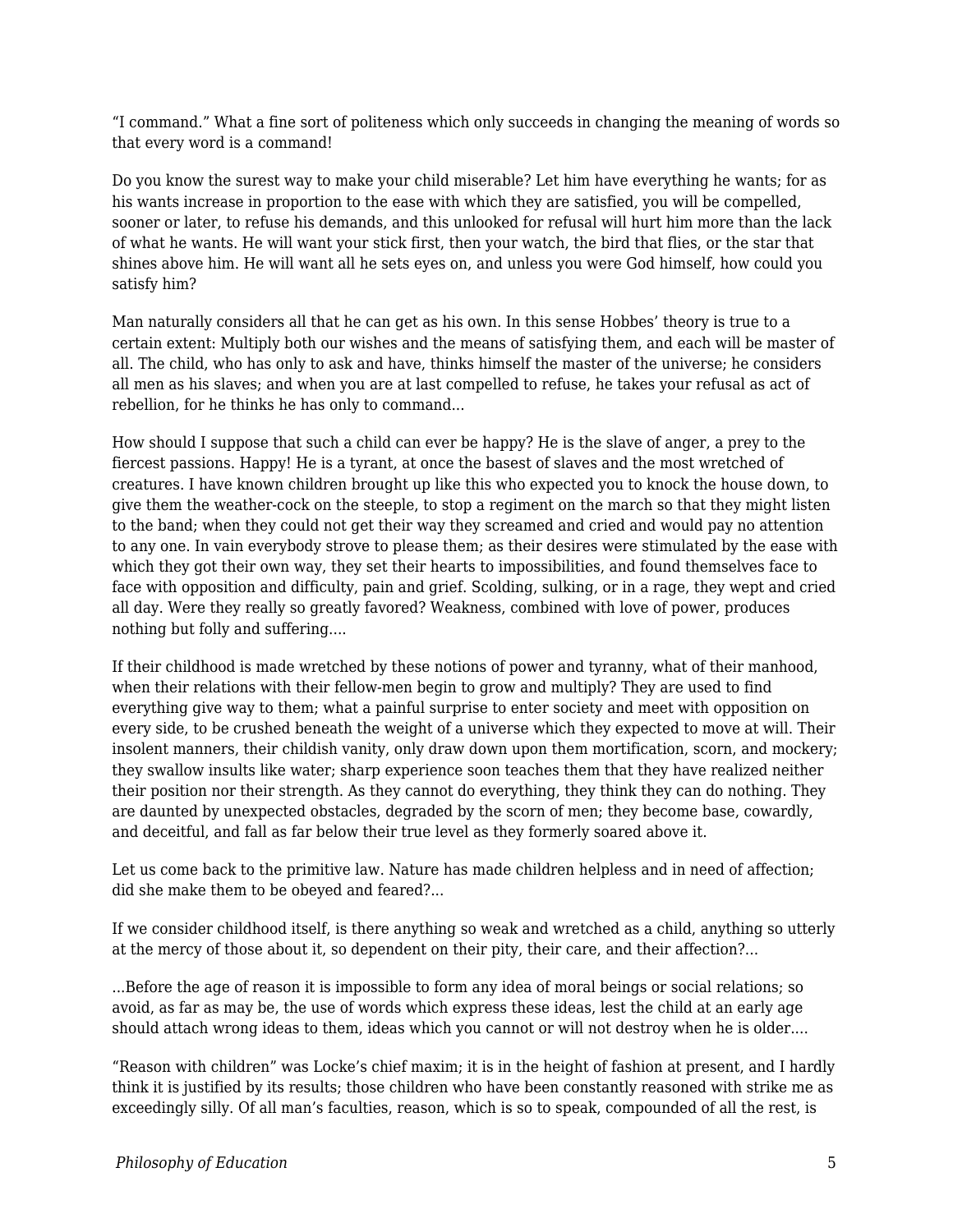the last and choicest growth, and it is this you would use for the child's early training. To make a man reasonable is the coping stone of a good education, and yet you profess to train a child through his reason! You begin at the wrong end, you make the end the means. If children understood reason they would not need education, but by talking to them from their earliest age in a language they do not understand you accustom them to be satisfied with words, to question all that is said to them, to think themselves as wise as their teachers; you train them to be argumentative and rebellious; and whatever you think you gain from motives of reason, you really gain from greediness, fear, or vanity with which you are obliged to reinforce your reasoning....

Nature would have them children before they are men. If we try to invert this order we shall produce a forced fruit immature and flavorless, fruit which will be rotten before it is ripe; we shall have young doctors and old children. Childhood has its own ways of seeing, thinking, and feeling; nothing is more foolish than to try to substitute our ways; and I should no more expect judgment in a ten-year-old child than I should expect him to be five feet high. Indeed, what use would reason be to him at that age? It is the curb of strength, and the child does not need the curb...

...Use force with children and reasoning with men; this is the natural order; the wise man needs no laws.

Treat your scholar according to his age. Put him in his place from the first, and keep him in it, so that he no longer tries to leave it. Then before he knows what goodness is, he will be practicing its chief lesson. Give him no orders at all, absolutely none. Do not even let him think that you claim any authority over him. Let him only know that he is weak and you are strong, that his condition and yours puts him at your mercy; let this be perceived, learned, and felt. Let him early find upon his proud neck, the heavy yoke which nature has imposed upon us, the heavy yoke of necessity, under which every finite being must bow. Let him find this necessity in things, not in the caprices of man; let the curb be force, not authority. If there is something he should not do, do not forbid him, but prevent him without explanation or reasoning; what you give him, give it at his first word without prayers or entreaties, above all without conditions. Give willingly, refuse unwillingly, but let your refusal be irrevocable; let no entreaties move you; let your "No," once uttered, be a wall of brass, against which the child may exhaust his strength some five or six times, but in the end he will try no more to overthrow it.

Thus you will make him patient, equable, calm, and resigned, even when he does not get all he wants; for it is in man's nature to bear patiently with the nature of things, but not with the ill-will of another. A child never rebels against, "there is none left," unless he thinks the reply is false....

Give your scholar no verbal lessons; he should be taught by experience alone; never punish him, for he does not know what it is to do wrong; never make him say, "Forgive me," for he does not know how to do you wrong. Wholly unmoral in his actions, he can do nothing morally wrong, and he deserves neither punishment nor reproof.

Already I see the frightened reader comparing this child with those of our time; he is mistaken. The perpetual restraint imposed upon your scholars stimulates their activity; the more subdued they are in your presence, the more boisterous they are as soon as they are out of your sight.

Shut up a young gentleman and a young peasant in a room; the former will have upset and smashed everything before the latter has stirred from his place. Why is that, unless that the one hastens to misuse a moment's license, while the other, always sure of freedom, does not use it rashly.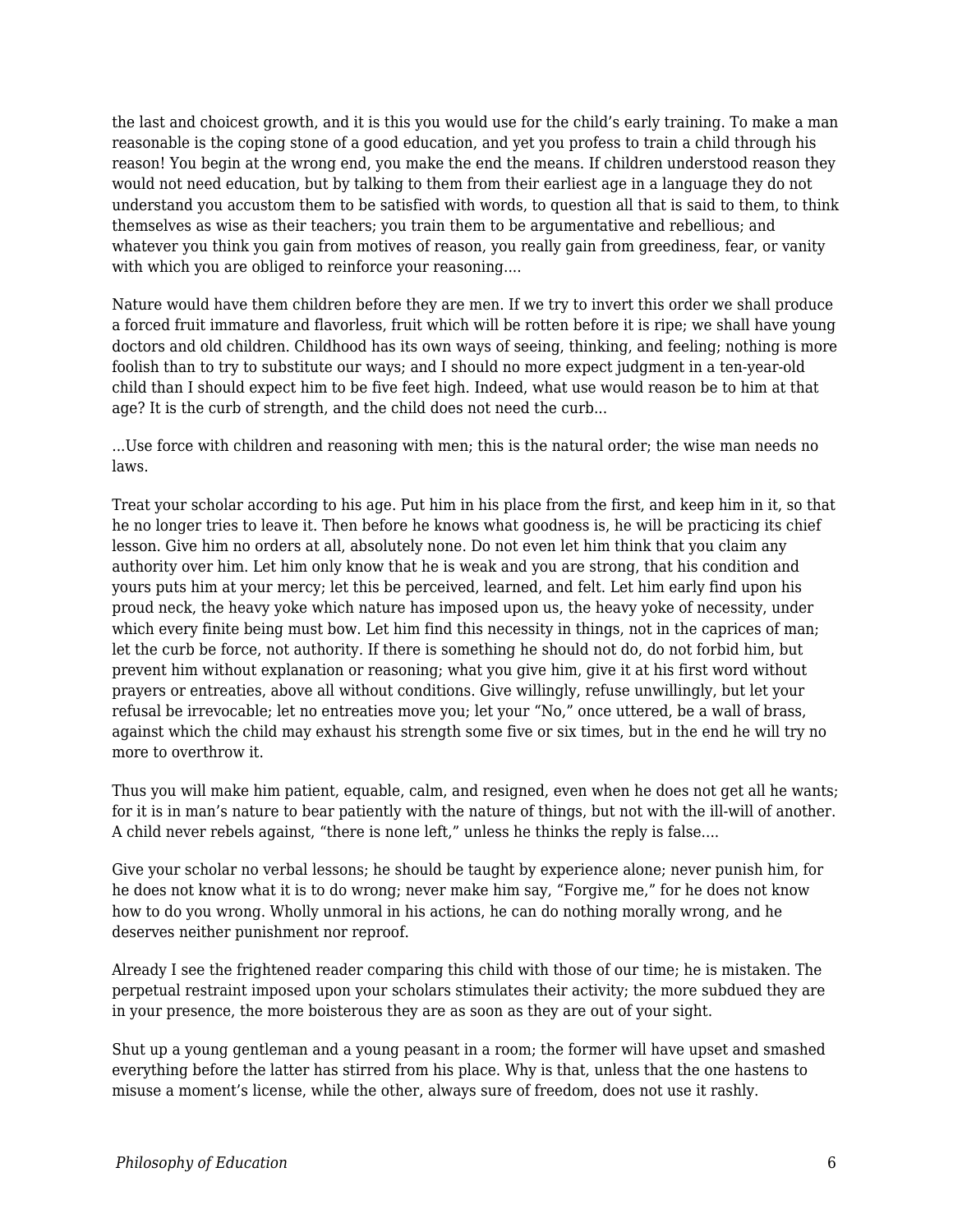Let us lay it down as an incontrovertible rule that the first human heart, the how and why of the entrance of every vice can be traced. The only natural passion is self-love or selfishness taken in a wider sense. This selfishness is good in itself and in relation to ourselves; and as the child has no necessary relations to other people he is naturally indifferent to them; his self-love only becomes good or bad by the use made of it and the relations established by its means. Until the time is ripe for the appearance of reason, that guide of selfishness, the main thing is that the child shall do nothing because you are watching him or listening to him; in a word, nothing because of other people, but only what nature asks of him; then he will never do wrong.

I do not mean to say that he will never do any mischief, never hurt himself, never break a costly ornament if you leave it within his reach. He might do much damage without doing wrong, since wrong-doing depends on the harmful intention which will never be his. If once he meant to do harm, his whole education would be ruined; he would be almost hopelessly bad.

Let the room be furnished with plain and solid furniture; no mirrors, china, or useless ornaments. My pupil Emile, who is brought up in the country, shall have a room just like a peasant's. Why take such pains to adorn it when he will be so little in it? I am mistaken, however; he will ornament it for himself, and we shall soon see how.

But if, in spite of your precautions, the child contrives to do some damage, if he breaks some useful article, do not punish him for your carelessness, do not even scold him; let him hear no word of reproval, do not even let him see that he has vexed you; behave just as if the thing had come to pieces of itself; you may consider you have done great things if you have managed to hold your tongue.

May I venture at this point to state the greatest, the most important, the most useful rule of education? It is: Do not save time, but lose it. I hope that every-day readers will excuse my paradoxes; you cannot avoid paradox if you think for yourself, and whatever you may say I would rather fall into paradox than into prejudice. The most dangerous period in human life lies between birth and the age of twelve. It is the time when errors and vices spring up, while as yet there is no means to destroy them; when the means of destruction are ready, the roots have gone too deep to be pulled up. If the infant sprang at one bound from its mother's breast to the age of reason, the present type of education would be quite suitable, but its natural growth calls for quite a different training. The mind should be left undisturbed till its faculties have developed; for while it is blind it cannot see the torch you offer it, nor can it follow through the vast expanse of ideas a path so faintly traced by reason that the best eyes can scarcely follow it.

Therefore the education of the earliest years should be merely negative. It consists, not in teaching virtue or truth, but in preserving the heart from vice and from the spirit of error. If only you could let well alone, and get others to follow your example; if you could bring your scholar to the age of twelve strong and healthy, but unable to tell his right hand from his left, the eyes of his understanding would be open to reason as soon as you began to teach him. Free from prejudices and free from habits, there would be nothing in him to counteract the effects of your labors. In your hands he would soon become the wisest of men; by doing nothing to begin with, you would end with a prodigy of education. Reverse the usual practice and you will almost always do right.

If reason is always connected with disagreeable matters, you make it distasteful to him, you discredit it at an early age in a mind not yet ready to understand it. Exercise his body, his limbs, his senses, his strength, but keep his mind idle as long as you can. Distrust all opinions which appear before the judgment to discriminate between them.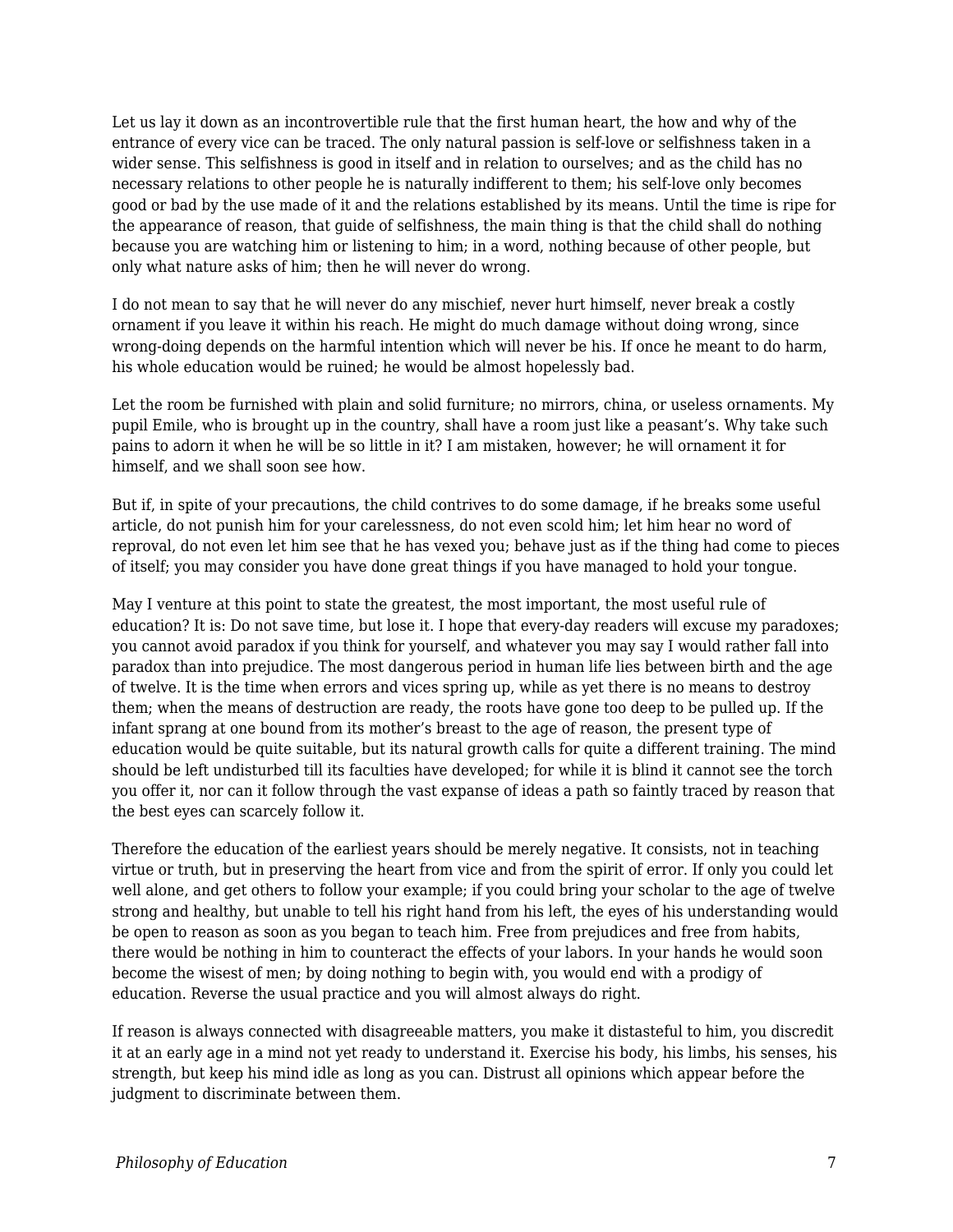You have achieved much, you approach the boundary without loss. Leave childhood to ripen in your children. In a word, beware of giving anything they need today if it can be deferred without danger to tomorrow.

...Oh, wise man, take time to observe nature; watch your scholar well before you say a word to him; first leave the germ of his character free to show itself, do not constrain him in anything, the better to see him as he really is. Do you think this time of liberty is wasted? On the contrary, your scholar will be the better employed, for this is the way you yourself will learn not to lose a single moment when time is of more value. If, however, you begin to act before you know what to do, you act at random; you may make mistakes, and must retrace your steps; your haste to reach your goal will only take you further from it. Do not imitate the miser who loses much lest he should lose a little. Sacrifice a little time in early childhood, and it will be repaid you with usury when your scholar is older. The wise physician does not hastily give prescriptions at first sight, but he studies the constitution of the sick man before he prescribes anything; the treatment is begun later, but the patient is cured, while the hasty doctor kills him.

Remember you must be a man yourself before you try to train a child; you yourself must set the pattern he shall copy. While the child is still unconscious there is time to prepare his surroundings, so that nothing shall strike his eye but what is fit for his sight.... You will not be master of the child if you cannot control every one about him; and this authority will never suffice unless it rests upon respect for your goodness....Do not give alms alone, give charity; works of mercy do more than money for the relief of suffering; love others and they will love you; serve them and they will serve you; be their brother and they will be your children.

This is one reason why I want to bring up Emile in the country,...far from the vile morals of the town, whose gilded surface makes them seductive and contagious to children.... In the village a tutor will have much more control over the things he wishes to show the child.

...With your endless preaching, moralizing, and pedantry, for one idea you give your scholars, believing it to be good, you give them twenty more which are good for nothing; you are full of what is going on in your own minds, and you fail to see the effect you produce on theirs... Zealous teachers, be simple, sensible, and reticent; be in no hurry to act unless to prevent the actions of others. Again and again I say, reject, if it may be, a good lesson for fear of giving a bad one. Beware of playing the tempter in this world, which nature intended as an earthly paradise for men, and do not attempt to give the innocent child the knowledge of good and evil; since you cannot prevent the child learning by what he sees outside himself, restrict your own efforts to impressing those examples on his mind in the form best suited for him.

The explosive passions produce a great effect upon the child when he sees them; their outward expression is very marked; he is struck by this and his attention is arrested. Anger especially is so noisy in its rage that it is impossible not to perceive it if you are within reach.... If it happens that you yourself in a moment's heat depart from the calm and self-control which you should aim at, do not try to conceal your fault, but tell him frankly, with a gentle reproach, "My dear, you have hurt me."... I cannot repeat too often that to control the child one must often control oneself.

I think it is impossible to train a child up to the age of twelve in the midst of society, without giving him some idea of the relations between one man and another, and of the morality of human actions. It is enough to delay the development of these ideas as long as possible, and when they can no longer be avoided to limit them to present needs, so that he may neither think himself master of everything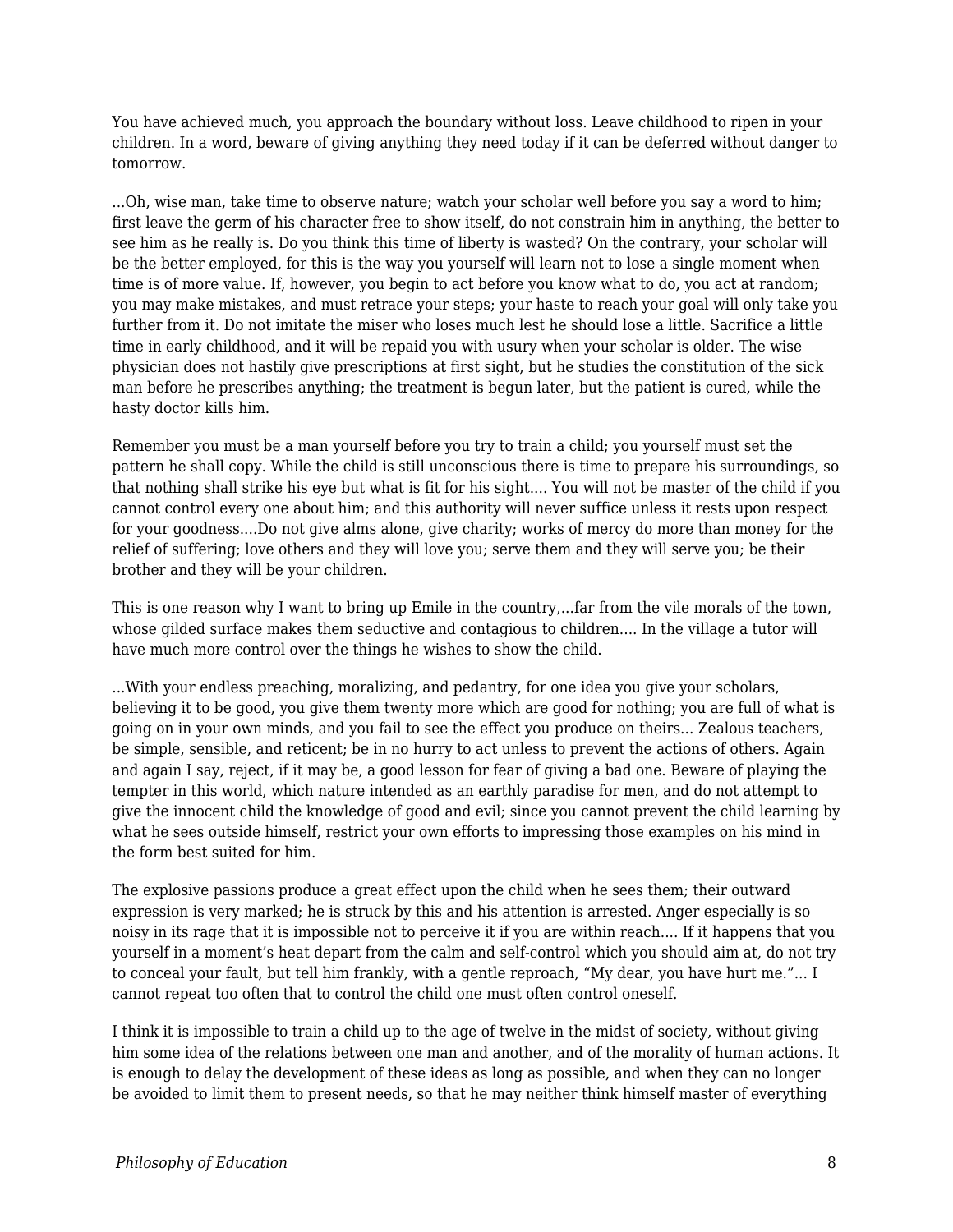nor do harm to others without knowing or caring....

Our first duties are to ourselves; our first feelings are centered on self; all our instincts are at first directed to our own preservation and our own welfare. Thus the first notion of justice springs not from what we owe to others, but from what is due to us. Here is another error in popular methods of education. If you talk to children of their duties, and not of their rights, you are beginning at the wrong end, and telling them what they cannot understand, what cannot be of any interest to them... "A child never attacks people, only things; and he soon learns by experience to respect those older and stronger than himself. Things, however, do not defend themselves. Therefore the first idea he needs is not that of liberty but of property, and that he may get this idea he must have something of his own." It is useless to enumerate his clothes, furniture, and playthings; although he uses these he knows not how or why he has come by them. To tell him they were given him is little better, for giving implies having...

We must therefore go back to the origin of property, for that is where the first idea of it must begin. The child, living in the country, will have got some idea of field work; eyes and leisure suffice for that, and he will have both. In every age, and especially in childhood, we want to create, to copy, to produce, to give all the signs of power and activity. He will hardly have seen the gardener at work twice, sowing, planting, and growing vegetables, before he will want to garden himself.

According to the principles I have already laid down, I shall not thwart him; on the contrary, I shall approve of his plan, share his hobby, and work with him, not for his pleasure but my own; at least, so he thinks; I shall be his under-gardener, and dig the ground for him till his arms are strong enough to do it; he will take possession of it by planting a bean... We water the beans every day, we watch them coming up with the greatest delight. Day by day I increase this delight by saying, "Those belong to you." To explain what that word "belong" means, I show him how he has given his time, his labor, and his trouble, his very self to it; that in this ground there is a part of himself which he can claim against all the world, as he could withdraw his arm from the hand of another who wanted to keep it against his will.

One fine day he hurries up with his watering-can in his hand. What a scene of woe! Alas! all the beans are pulled up, the soil is dug over, you can scarcely find the place. Oh! what has become of my labor, my work, the beloved fruits of my care and effort? Who has stolen my property? Who has taken my beans? The young heart revolts; the first feeling of injustice brings its sorrow and bitterness; tears come in torrents, the unhappy child fills the air with cries and groans. I share his sorrow and anger; we look around us, we make inquiries. At last we discover that the gardener did it. We send for him.

But we are greatly mistaken. The gardener, hearing our complaint, begins to complain louder than we:--

What, gentlemen, was it you who spoilt my work! I had sown some Maltese melons; the seed was given me as something quite out of the common, and I meant to give you a treat when they were ripe; but you have planted your miserable beans and destroyed my melons, which were coming up so nicely, and I can never get any more. You have behaved very badly to me and you have deprived yourselves of the pleasure of eating most delicious melons.

Jean Jacques. My poor Robert, you must forgive us. You had given your labor and your pains to it. I see we were wrong to spoil your work, but we will send to Malta for some more seed for you, and we will never dig the ground again without finding out if some one else has been beforehand with us.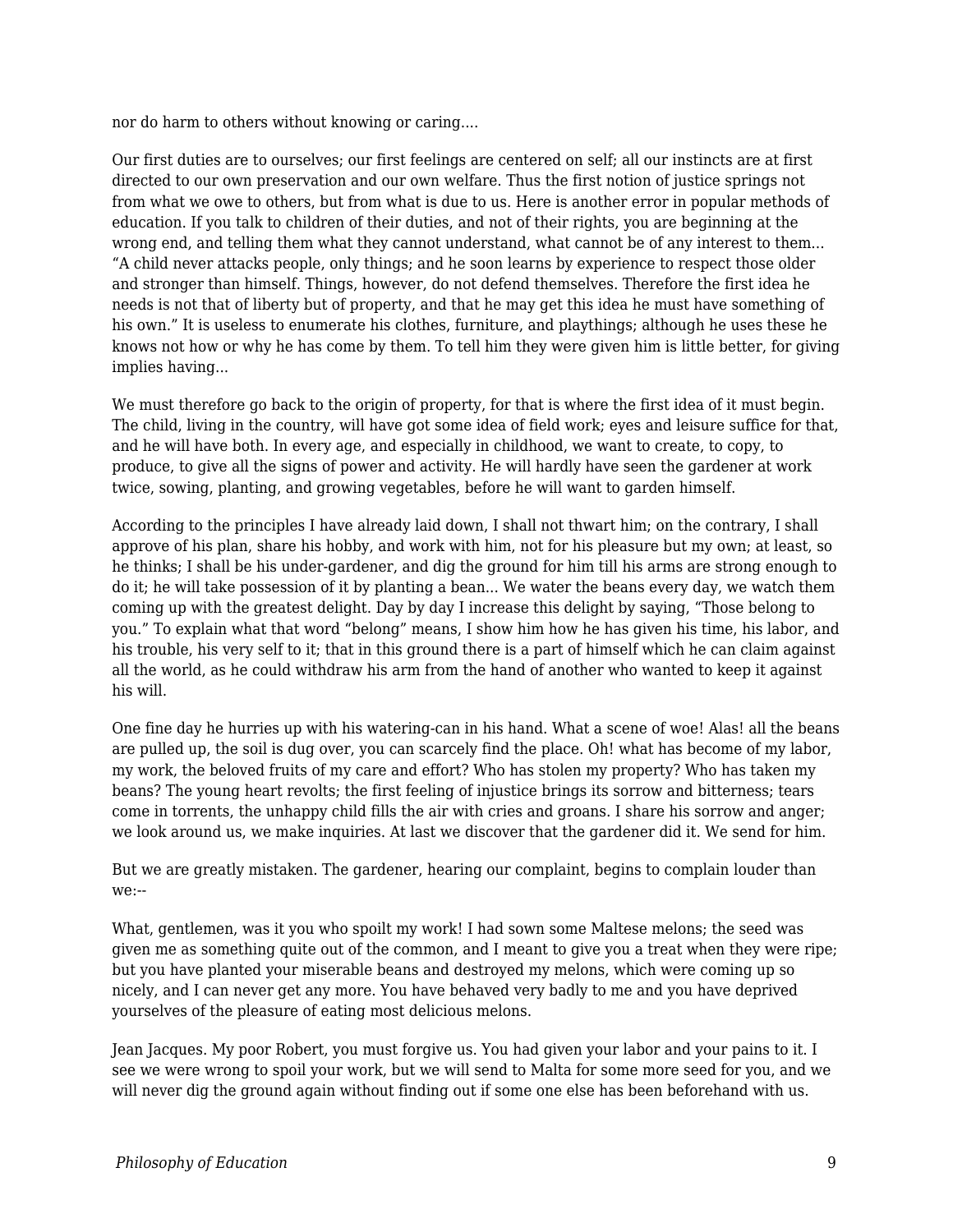Robert. Well, gentlemen, you need not trouble yourselves, for there is no more waste ground. I dig what my father tilled; every one does the same... No one meddles with his neighbor's garden; every one respects other people's work so that his own may be safe.

Emile. But I have not a garden.

Robert. I don't care; if you spoil mine I won't let you walk in it, for you see I do not mean to lose my labor.

Jean Jacques. Could not we suggest an arrangement with this kind Robert? Let him give my young friend and myself a corner of his garden to cultivate, on condition that he has half the crop.

Robert. You may have it free. But remember I shall dig up your beans if you touch my melons.

In this attempt to show how a child may be taught certain primitive ideas we see how the notion of property goes back naturally to the right of the first occupier to the results of his work. That is plain and simple, and quite within the child's grasp. From that to the rights of property and exchange there is but a step, after which you must stop short.

You also see that an explanation which I can give in writing in a couple of pages may take a year in practice, for in the course of moral ideas we cannot advance too slowly, nor plant each step too firmly. Young teacher, pray consider this example, and remember that your lessons should always be in deeds rather than words, for children soon forget what they say or what is said to them, but not what they have done nor what has been done to them....

Your ill-tempered child destroys everything he touches. Do not vex yourself; put anything he can spoil out of his reach. He breaks the things he is using; do not be in a hurry to give him more; let him feel the want of them. He breaks the windows of his room; let the wind blow upon him night and day, and do not be afraid of his catching cold; it is better to catch cold than to be reckless. Never complain of the inconvenience he causes you, but let him feel it first. At last you will have the windows mended without saying anything. He breaks them again; then change your plan; tell him dryly and without anger, "The windows are mine, I took pains to have them put in, and I mean to keep them safe." Then you will shut him up in a dark place without a window. At this unexpected proceeding he cries and howls; no one heeds. Soon he gets tired and changes his tone; he laments and sighs; a servant appears, the rebel begs to be let out. Without seeking any excuse for refusing, the servant merely says, "I, too, have windows to keep." and goes away. At last, when the child has been there several hours, long enough to get very tired of it, long enough to make an impression on his memory, some one suggests to him that he should offer to make terms with you, so that you may set him free and he will never break windows again. That is just what he wants. He will send and ask you to come and see him; you will come, he will suggest his plan, and you will agree to it at once, saying, "That is a very good idea; it will suit us both; why didn't you think of it sooner?" Then without asking for any affirmation or confirmation of his promise, you will embrace him joyfully and take him back at once to his own room, considering this agreement as sacred as if he had confirmed it by a formal oath...

We are now in the world of morals, the door to vice is open. Deceit and falsehood are born along with conventions and duties. As soon as we can do what we ought not to do, we try to hide what we ought not to have done. ...we naturally take refuge in concealment and falsehood. As we have not been able to prevent vice, we must punish it. The sorrows of life begin with its mistakes.

I have already said enough to show that children should never receive punishment merely as such; it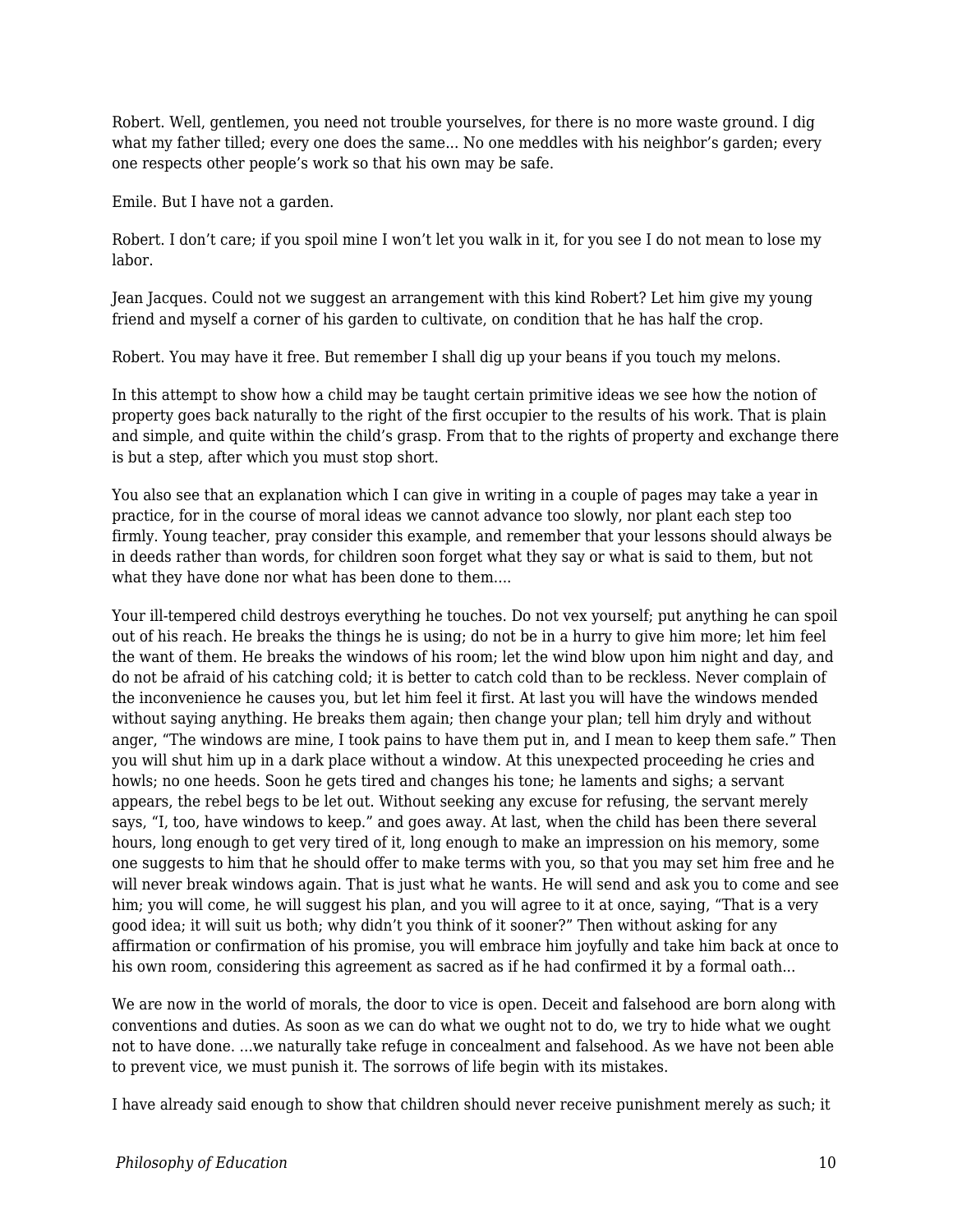should always come as the natural consequence of their fault. Thus you will not exclaim against their falsehood, you will not exactly punish them for lying, but you will arrange that all the ill effects of lying, such as not being believed when we speak the truth, or being accused of what we have not done in spite of our protests, shall fall on their heads when they have told a lie...

He who feels the need of help from others, he who is constantly experiencing their kindness, has nothing to gain by deceiving them... It is therefore plain that lying with regard to actual facts is not natural to children, but lying is made necessary by the law of obedience; since obedience is disagreeable, children disobey as far as they can in secret, and the present good of avoiding punishment or reproof outweighs the remoter good of speaking the truth. Under a free and natural education why should your child lie? What has he to conceal from you? You do not thwart him, you do not punish him, you demand nothing from him. Why should he not tell everything to you as simply as to his little playmate?... Moreover all promises made by children are in themselves void; when they pledge themselves they do not know what they are doing, for their narrow vision cannot look beyond the present... If he could escape a whipping or get a packet of sweets by promising to throw himself out of the window tomorrow, he would promise on the spot.

Children's lies are therefore entirely the work of their teachers, and to teach them to speak the truth is nothing less than to teach them the art of lying... We, who only give our scholars lessons in practice, who prefer to have them good rather than clever, never demand the truth lest they should conceal it, and never claim any promise lest they should be tempted to break it.... I feel almost certain that Emile will not know for many years what it is to lie, and that when he does find out, he will be astonished and unable to understand what can be the use of it... Would you have him keep his promise faithfully, be moderate in your claims upon him.

The detailed treatment I have just given to lying may be applied in many respects to all the other duties imposed upon children, whereby these duties are made not only hateful but impracticable. For the sake of a show of preaching virtue you make them love every vice; you instill these views by forbidding them. Would you have them pious, you take them to church till they are sick of it; you teach them to gabble prayers until they long for the happy time when they will not have to pray to God. To teach them charity you make them give alms as if you scorned to give yourself. It is not the child, but the master, who should give; however much he loves his pupil he should vie with him for this honor; he should make him think that he is too young to deserve it. Alms-giving is the deed of a man who can measure the worth of his gift and the needs of his fellowmen. The child, who knows nothing of these, can have no merit in giving; he gives without kindness; he is almost ashamed to give, for, to judge by your practice and his own, he thinks it is only children who give, and that there is no need for charity when we are grown up...

I have scarcely seen generosity in children except to get back again. "Arrange things," says Locke, "so that experience may convince them that the most generous giver gets the biggest share." That is to make the child superficially generous but really greedy...

Teachers, have done with these shams; be good and kind; let your example sink into your scholar's memories till they are old enough to take it to heart. Rather than hasten to demand deeds of charity from my pupil I prefer to perform such deeds in his presence, even depriving him of the means of imitating me, as an honor beyond his years...

I know that all these imitative virtues are only the virtues of a monkey, and that a good action is only morally good when it is done as such and not because of others. But at an age when the heart does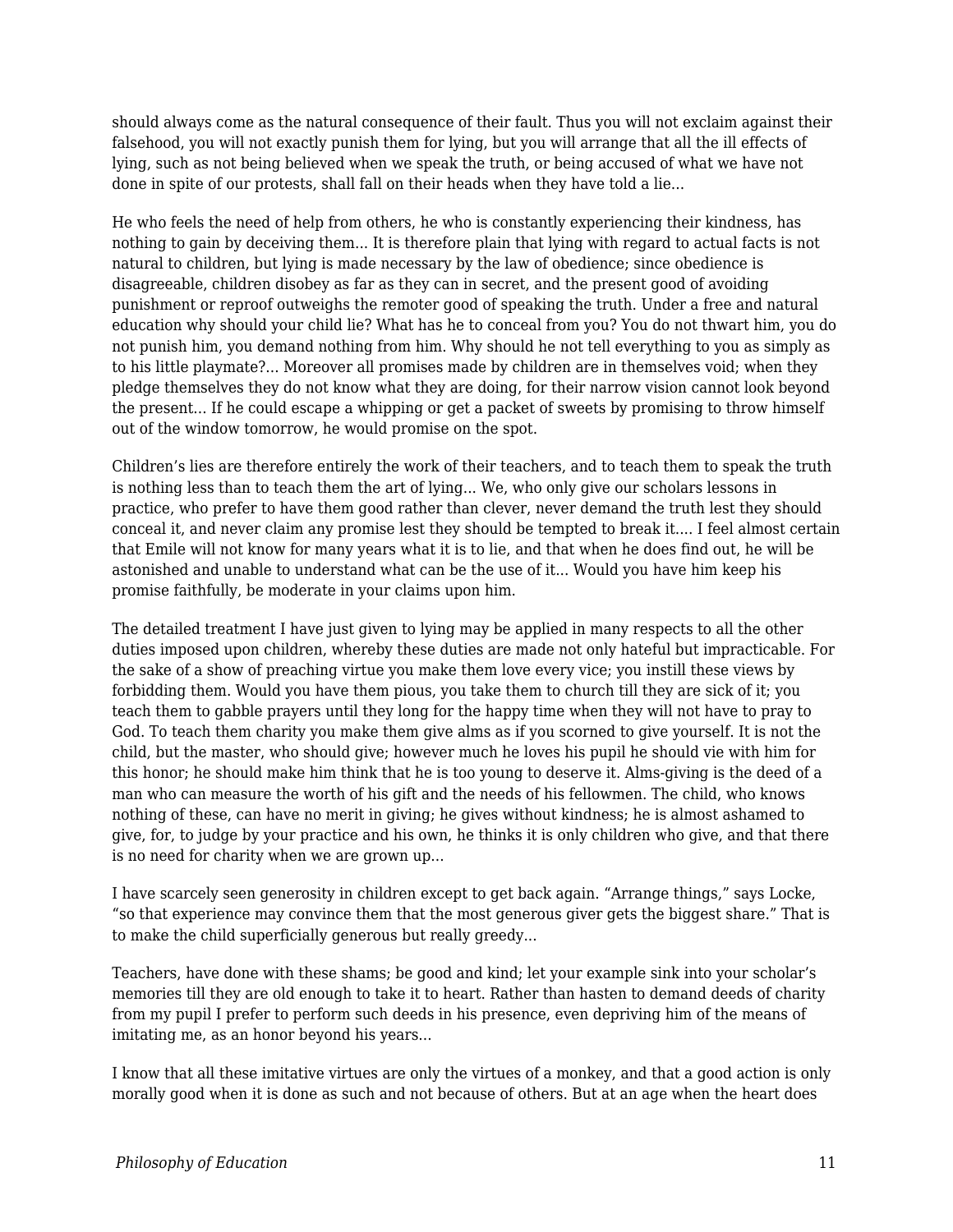not yet feel anything, you must make children copy the deeds you wish to grow into habits, until they can do them with understanding and for the love of what is good. Man imitates, as do the beasts. The love of imitating is well regulated by nature; in society it becomes a vice.... Imitation has its roots in our desire to escape from ourselves. If I succeed in my undertaking, Emile will certainly have no such wish...

Examine your rules of education; you will find them all topsy-turvy, especially in all that concerns virtue and morals. The only moral lesson which is suited for a child--the most important lesson for every time of life-- is this: "Never hurt anybody." The very rule of well-doing, if not subordinated to this rule, is dangerous, false, and contradictory...

If you want to say something clever, you have only to talk long enough... The finest thoughts may spring from a child's brain, or rather the best words may drop from his lips, just as diamonds of great worth may fall into his hands, while neither the thoughts nor the diamonds are his own; at that age neither can be really his. The child's sayings do not mean to him what they mean to us, the ideas he attaches to them are different...

Hold childhood in reverence, and do not be in any hurry to judge it for good or ill. Leave exceptional cases to show themselves, let their qualities be tested and confirmed, before special methods are adopted. Give nature time to work before you take over her business, lest you interfere with her dealings. You assert that you know the value of time and are afraid to waste it. You fail to perceive that it is a greater waste of time to use it ill than to do nothing, and that a child ill taught is further from virtue than a child who has learnt nothing at all. You are afraid to see him spending his early years doing nothing. What! is it nothing to be happy, nothing to run and jump all day? He will never be so busy again all his life long.... Do not be afraid, therefore, of this so-called idleness. What would you think of a man who refused to sleep lest he should waste part of his life? You would say, "He is mad; he is not enjoying his life, he is robbing himself of part of it; to avoid sleep he is hastening his death." Remember that these two causes are alike, and that childhood is the sleep of reason.

The apparent ease with which children learn is their ruin. You fail to see that this very facility proves that they are not learning. Their shining, polished brain reflects, as in a mirror, the things you show them, but nothing sinks in. The child remembers the words and the ideas are reflected back; his hearers understand them, but to him they are meaningless...

I am far from thinking, however, that children have no sort of reason. On the contrary, I think they reason very well with regard to things that affect their actual and sensible well-being. But people are mistaken as to the extent of their information, and they attribute to them knowledge they do not possess, and make them reason about things they cannot understand...

You will be surprised to find that I reckon the study of languages among the useless lumber of education; but you must remember that I am speaking of the studies of the earliest years, and whatever you may say, I do not believe any child under twelve or fifteen ever really acquired two languages... To acquire two languages he must be able to compare their ideas, and how can be compare ideas he can barely understand? Everything may have a thousand meanings to him, but each idea can only have one form, so he can only learn one language. You assure me he learns several languages; I deny it. I have seen those little prodigies who are supposed to speak half a dozen languages. I have heard them, speak first in German, then in Latin, French, or Italian; true, they used half a dozen different vocabularies, but they always spoke German. In a word, you may give children as many synonyms as you like; it is not their language but their words that you change; they will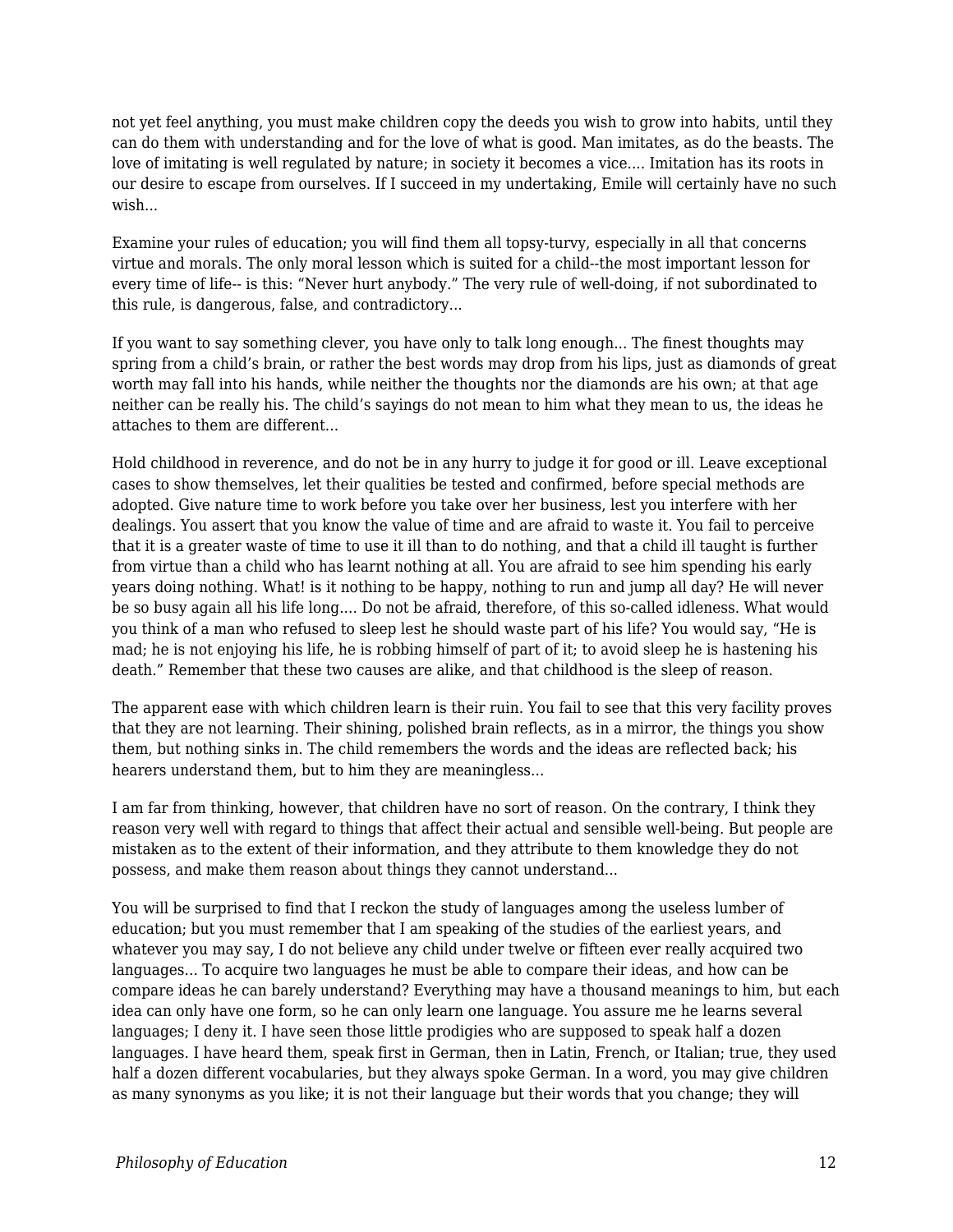never have but one language...

In any study whatsoever the symbols are of no value without the idea of the things symbolized. Yet the education of the child is confined to those symbols, while no one ever succeeds in making him understand the thing signified. You think you are teaching what the world is like; he is only learning the map; he is taught the names of towns, countries, rivers, which have no existence for him except on the paper before him. I remember seeing a geography somewhere which began with: "What is the world?"-- "A sphere of cardboard." That is the child's geography. I maintain that after two years' work with the globe and cosmography, there is not a single ten-year-old child who could find his way from Paris to Saint Denis by the help of the rules he has learnt...

It is a still more ridiculous error to set them to study history which is considered within their grasp because it is merely a collection of facts. But what is meant by this word "fact"? Do you think the relations which determine the facts of history are so easy to grasp that the corresponding ideas are easily developed in the child's mind? ...this study, robbed of all that makes it interesting, gives you neither pleasure nor information.

If children have no knowledge of words, there is no study that is suitable for them. If they have no real ideas they have no real memory, for I do not call that a memory which only recalls sensations. What is the use of inscribing on their brains a list of symbols which mean nothing to them? They will learn the symbols when they learn the things signified; why give them the useless trouble of learning them twice over?.. Men may be taught by fables; children require the naked truth. All children learn La Fontaine's fables, but not one of them understands them. It is just as well that they do not understand, for the morality of the fables is so mixed and so unsuitable for their age that it would be more likely to incline them to vice than to virtue...

Watch children learning their fables and you will see that when they have a chance of applying them they almost always use them exactly contrary to the author's meaning; instead of being on their guard against the fault which you would prevent or cure, they are disposed to like the vice by which one takes advantage of another's defects... When I thus get rid of children's lessons, I get rid of the chief cause of their sorrows, namely their books. Reading is the curse of childhood, yet it is almost the only occupation you can find for children. Emile, at twelve years old, will hardly know what a book is. "But," you say, "he must, at least, know how to read." When reading is of use to him, I admit he must learn to read, but till then he will only find it a nuisance.

If children are not to be required to do anything as a matter of obedience, it follows that they will only learn what they perceive to be real and present value, either for use or enjoyment; what other motive could they have for learning?... People make a great fuss about discovering the best way to teach children to read. They invent "bureaux" [a case containing letters] and cards, they turn the nursery into a printer's shop. Locke would have them taught to read by means of dice. What a fine idea! And the pity of it! There is a better way than any of these, and one which is generally overlooked-- it consists in the desire to learn. Arouse this desire to your scholar and have done with your "bureaux" and your dice-- any method will serve...

Not till his strength is in excess of what is needed for self-preservation, is the speculative faculty developed... you will make him stupid if you are always giving him directions, always saying come here, go there, stop, do this, don't do that. If your head always guides his hands, his own mind will become useless...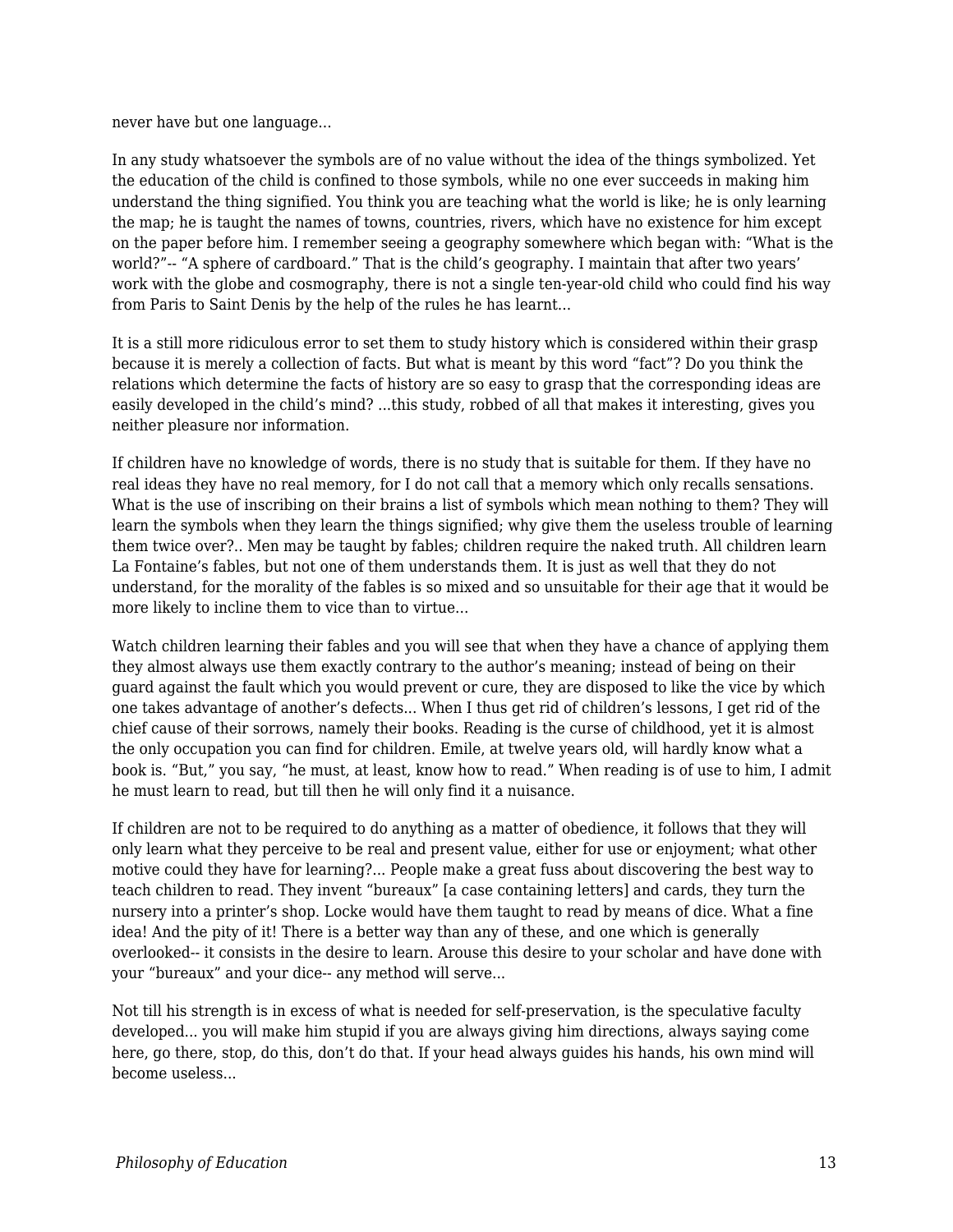There are two classes of men who are constantly engaged in bodily activity, peasants and savages, and certainly neither of these pays the least attention to the cultivation of the mind. Peasants are rough, coarse, and clumsy; savages are noted, not only for their keen senses, but for great subtility of mind. Speaking generally, there is nothing duller than a peasant or sharper than a savage. What is the cause of this difference? The peasant has always done as he was told, what his father did before him, what he himself has always done; he is the creature of habit, he spends his life almost like an automaton on the same tasks; habit and obedience have taken the place of reason.

The case of the savage is very different; he is tied to no one place, he has no prescribed task, no superior to obey, he knows no law but his own will; he is therefore forced to reason at every step he takes. He can neither move nor walk without considering the consequences. Thus the more his body is exercised, the more alert is his mind; his strength and his reason increases together, and each helps to develop the other.

Oh, learned tutor, let us see which of our two scholars is most like the savage and which is most like the peasant. Your scholar is subject to a power which is continually giving him instruction; he acts only at the word of command; he dare not eat when he is hungry, nor laugh when he is merry, nor weep when he is sad, nor offer one hand rather than the other, nor stir a foot unless he is told to do it; before long he will not venture to breathe without orders. What would you have him think about, when you do all the thinking for him? He rests securely on your foresight, why should he think for himself? He knows you have undertaken to take care of him, to secure his welfare, and he feels himself freed from this responsibility. His judgment relies on yours; what you have not forbidden that he does, knowing that he runs no risk. Why should he learn the signs of rain? He knows you watch the clouds for him. Why should he time his walk? He knows there is no fear of your letting him miss his dinner hour. He eats till you tell him to stop, he stops when you tell him to do so; he does not attend to the teaching of his own stomach, but yours. In vain do you make his body soft by inaction; his understanding does not become subtle. Far from it, you complete your task of discrediting reason in his eyes, by making him use such reasoning power as he has on the things which seem of least importance to him. As he never finds his reason any use to him, he decides at last that it is useless. If he reasons badly he will be found fault with; nothing worse will happen to him; and he has been found fault with so often that he pays no attention to it, such a common danger no longer alarms him.... you will find him a hundredfold more stupid and silly than the son of the roughest laborer.

As for my pupil, or rather Nature's pupil, he has been trained from the outset to be as self-reliant as possible, he has not formed the habit of constantly seeking help from others, still less of displaying his stores of learning. On the other hand, he exercises discrimination and forethought, he reasons about everything that concerns himself. He does not chatter, he acts. Not a word does he know of what is going on in the world at large, but he knows very thoroughly what affects himself. As he is always stirring he is compelled to notice many things, to recognize many effects; he soon acquires a good deal of experience. Nature, not man, is his schoolmaster, and he learns all the quicker because he is not aware that he has any lesson to learn. So mind and body work together. He is carrying out his own ideas, not those of other people, and thus he unites thought and action; as he grows in health and strength he grows in wisdom and discernment. This is the way to attain later on to what is generally considered incompatible, though most great men have achieved it, strength of body and strength of mind, the reason of the philosopher and the vigor of the athlete.

Young teacher, I am setting before you a difficult task, the art of controlling without precepts, and doing everything without doing anything at all...When education is most carefully attended to, the teacher issues his orders and thinks himself master, but it is the child who is real master. He uses the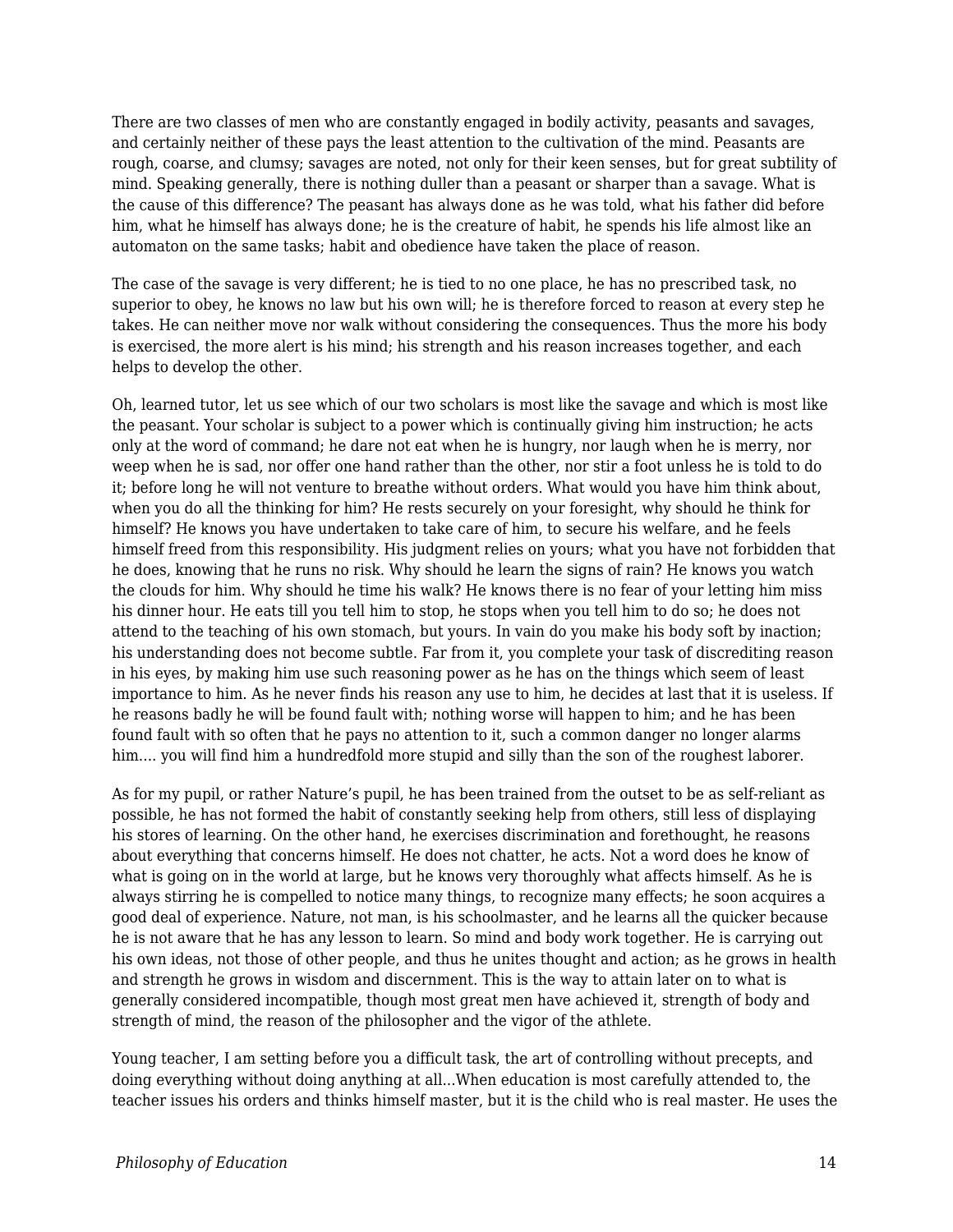tasks you set him to obtain what he wants from you, and he can always make you pay for an hour's industry by a week's complaisance. You must always be making bargains with him... The child is usually much quicker to read the master's thoughts than the master to read the child's feelings. And that is as it should be, for all the sagacity which the child would have devoted to self-preservation, had he been left to himself, is now devoted to the rescue of his native freedom from the chains of his tyrant; while the latter, who has no such pressing need to understand the child, sometimes finds it pays him better to leave him in idleness or vanity.

Take the opposite course with your pupil; let him always think he is master while you are really master. There is no subjection so complete as that which preserves the forms of freedom; it is thus that the will itself is taken captive. Is not this poor child, without knowledge, strength, or wisdom, entirely at your mercy? Are you not master of his whole environment so far as it affects him? Cannot you make of him what you please? His work and play, his pleasure and pain, are they not, unknown to him, under your control? No doubt he ought only to do what he wants, but he ought to want to do nothing but what you want him to do. He should never take a step you have not foreseen, nor utter a word you could not foretell...

Thus when he does not find you continually thwarting him, when he no longer distrusts you, no longer has anything to conceal from you, he will neither tell you lies nor deceive you; he will show himself fearlessly as he really is, and you can study him at your ease, and surround him with all the lessons you would have him learn, without awaking his suspicions...

Since everything that comes into the human mind enters through the gates of sense, man's first reason is a reason of sense-experience. It is this that serves as a foundation for the reason of the intelligence; our first teachers in natural philosophy are our feet, hands, and eyes. To substitute books for them does not teach us to reason, it teaches us to use the reason of others rather than our own; it teaches us to believe much and know little.

Before you can practice an art you must first get your tools; and if you are to make good use of those tools, they must be fashioned sufficiently strong to stand use. To learn to think we must therefore exercise our limbs, our senses, and our bodily organs, which are the tools of the intellect; and to get the best use out of these tools, the body which supplies us with them must be strong and healthy.... You teach science; well and good; I am busy fashioning the necessary tools for its acquisition.

The limbs of a growing child should be free to move easily in his clothing; nothing should cramp their growth or movement; there should be nothing tight, nothing fitting closely to the body, no belts of any kind... The best plan is to keep children in frocks as long as possible and then to provide them with loose clothing, without trying to define the shape which is only another way of deforming it. Their defects of body and mind may all be traced to the same source, the desire to make men of them before their time... Children are generally too much wrapped up, particularly in infancy. They should be accustomed to cold rather than heat; great cold never does them any harm, if they are exposed to it soon enough; but their skin is still too soft and tender and leaves too free a course for perspiration, so that they are inevitably exhausted by excessive heat... I would rather he were ill now and then, than always thinking about his health.

Since children take such violent exercise they need a great deal of sleep. The one makes up for the other, and this shows that both are necessary. Night is the time set apart by nature for rest.... No doubts he must submit to rules; but the chief rule is this-- be able to break the rule if necessary. So do not be so foolish as to soften your pupil by letting him always sleep his sleep out...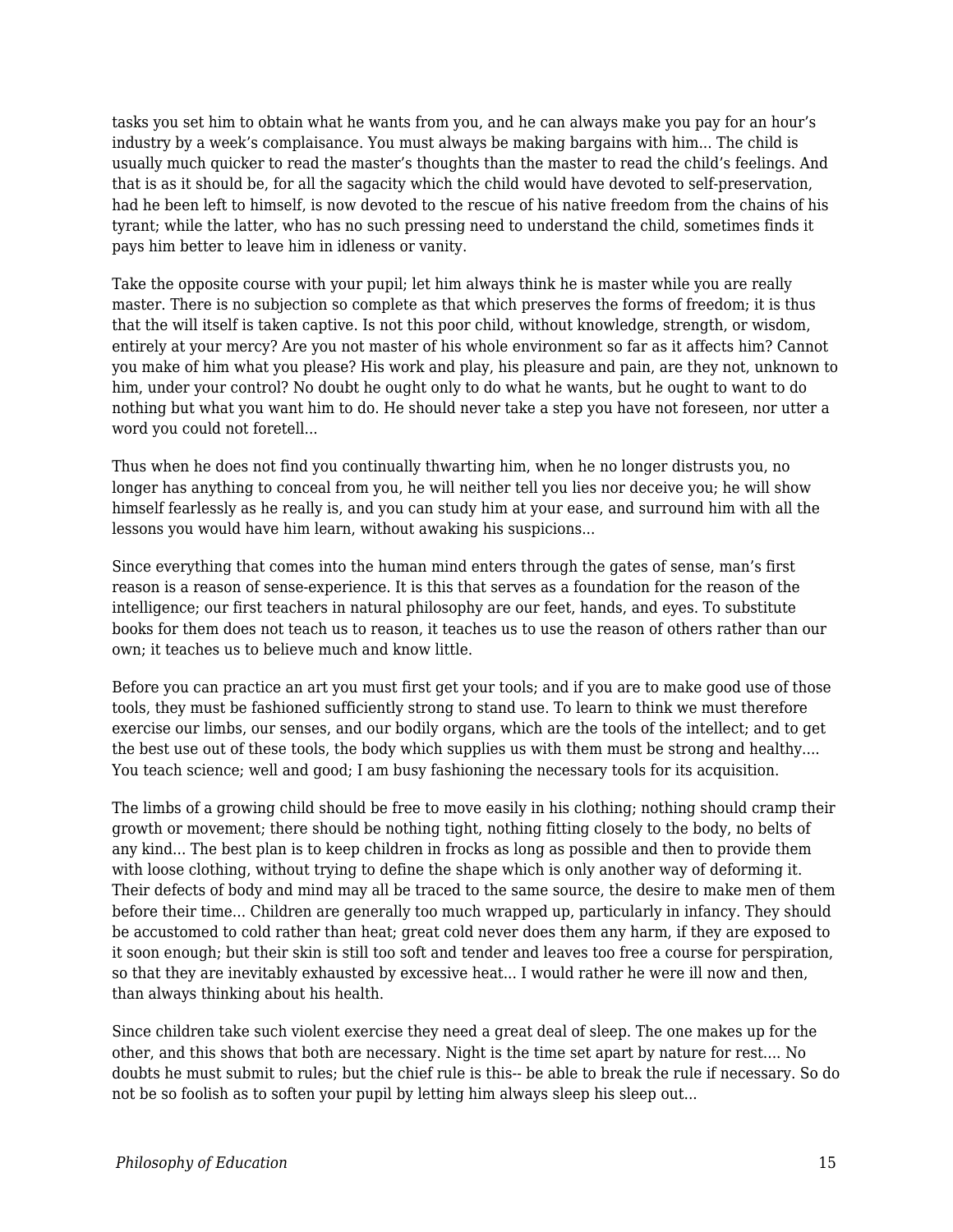In the next place he must be accustomed to sleep in an uncomfortable bed, which is the best way to find no bed uncomfortable. Speaking generally, a hard life, when once we have become used to it, increases our pleasant experiences; an easy life prepares this way for innumerable unpleasant experiences... When the child is put to bed and his nurse grows weary of his chatter, she says to him, "Go to sleep." That is much like saying, "Get well," when he is ill. The right way is to let him get tired of himself. Talk so much that he is compelled to hold his tongue, and he will soon be asleep. Here is one use for sermons, and you may as well preach to him as rock his cradle; but if you use this narcotic at night, do not use it by day....

The senses are the first of our faculties to mature; they are those most frequently overlooked or neglected. To train the senses it is not enough merely to use them; we must learn to judge by their means, to learn to feel, so to speak; for we cannot touch, see, or hear, except as we have been taught... We know that the blind have a surer and more delicate sense of touch than we, for not being guided by the one sense, they are forced to get from the touch what we get from sight. Why, then, are not we trained to walk as they do in the dark, to recognize what we touch, to distinguish things about us; in a word, to do at night and in the dark what they do in the daytime without sight?... We have lights, you say. What! always artificial aids. Who can insure that they will always be at hand when required. I had rather Emile's eyes were in his finger tips, than in the chandler's shop... As the trained touch takes the place of sight, why should it not, to some extent, take the place of hearing, since sounds set up, in sonorous bodies, vibrations perceptible by touch?...

Why should my pupil be always compelled to wear the skin of an ox under his foot? What harm would come of it if his own skin could serve him at need as a sole... Let Emile run about barefoot all the year round, upstairs, downstairs, and in the garden. Far from scolding him, I shall follow his example; only I shall be careful to remove any broken glass. I shall soon proceed to speak of work and manual occupations. Meanwhile, let him learn to perform every exercise which encourages agility of body; let him learn to hold himself easily and steadily in any position, let him practice jumping and leaping, climbing trees and walls... He should emulate the mountain-goat, not the ballet dancer...

All children in the course of their endless imitation try to draw; and I would have Emile cultivate this art; not as much for art's sake, as to give him exactness of eye and flexibility of hand... He should have the real thing before his eyes, not its copy on paper. Let him draw a house from a house, a tree from a tree, a man from a man...We badly needed ornaments for our room, and now we have them ready to our hand. I will have our drawings framed and covered with good glass, so that no one will touch them, and thus seeing them where we put them, each of us has a motive for taking care of his own...

I have said already that geometry is beyond the child's reach; but that is our own fault. We fail to perceive that their method is not ours, that what is for us the art of reasoning, should be for them the art of seeing. Instead of teaching them our way, we should do better to adopt theirs... Instead of making him discover proofs, they are dictated to us; instead of teaching us to reason, our memory only is employed.... I do not profess to teach Emile geometry; he will teach me; I shall seek for relations, he will find them, for I shall seek in such a fashion as to make him find....

When you see the flash of a cannon, you have still time to take cover; but when you gear the sound it is too late, the ball is close to you. One can reckon the distance of a thunderstorm by the interval between the lightning and the thunder. Let the child learn all these facts, let him learn those that are within his reach by experiment, and discover the rest by induction; but I would far rather he knew nothing at all about them, than that you should tell him...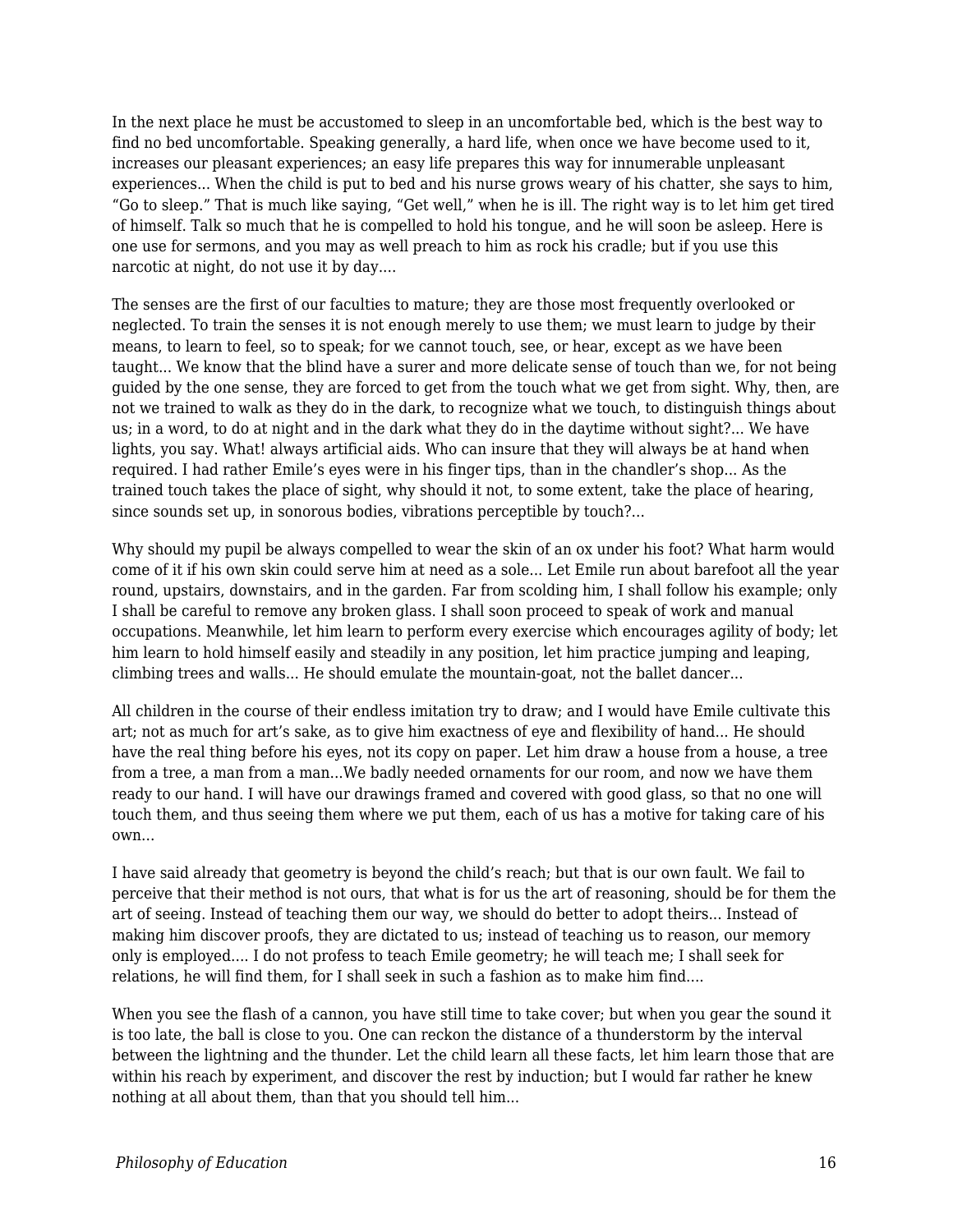If we had to wait till experience taught us to know and choose fit food for ourselves, we should die of hunger or poison; but a kindly providence which has made pleasure the means of self-preservation to sentient beings teaches us through our palate what is suitable for our stomach. In a state of nature there is no better doctor than a man's own appetite, and no doubt in a state of nature man could find the most palatable food the most wholesome... The further we are from a state of nature, the more we lose our natural tastes; or rather, habit becomes a second nature, and so completely replaces our real nature, that we have lost all knowledge of it...

This seems to be true of all our senses, especially of taste. Our first food is milk; we only become accustomed by degrees to strong flavors; at first we dislike them. Fruit, vegetables, herbs, and then fried meat without salt or seasoning, formed the feasts of primitive man. When the savages tastes wine for the first time, he makes a grimace and spits it out... Did you ever meet with any one who disliked bread or water? Here is the finger of nature, this then is our rule. Preserve the child's primitive tastes as long as possible; let his food be plain and simple, let strong flavors be unknown to his palate, and do not let his diet be too uniform... the best way to lead children is by the mouth. Greediness is a better motive than vanity; for the former is a natural appetite directly dependent on the senses, while the latter is the outcome of convention, it is the slave of human caprice and liable to every kind of abuse. Believe me the child will cease to care about his food only too soon, and when his heart is too busy, his palate will be idle...

Gluttony is the vice of feeble minds. The gourmand has his brains in his palate, he can do nothing but eat; he is so stupid and incapable that the table is the only place for him, and dishes are the only things he knows anything about. Let us leave him to this business without regret; it is better for him and for us. It is a small mind that fears lest greediness should take root in the child who is fit for something better. The child thinks of nothing but his food, the youth pays no heed to it at all; every kind of food is good, and we have other things to attend to... A good meal should never be a reward; but why should it not be sometimes the result of efforts made to get it. Emile does not consider the cake I put on the stone as a reward for good running; he knows that the only way to get the cake is to get there first...

The indifference of children towards meat is one proof that the taste for meat is unnatural; their preference is for vegetable foods, such as milk, pastry, fruit, etc. Beware of changing this natural taste and making children flesh-eaters, if not for their health's sake, for the sake of their character... "You ask me," said Plutarch, "why Pythagoras abstained from eating the flesh of beasts, but I ask you, what courage must have been needed by the first man who raised to his lips the flesh of the slain, who broke with his teeth the bones of a dying beast, who had dead bodies, corpses, placed before him and swallowed down limbs which a few moments ago were bleating, bellowing, walking, and seeing? How could his hand plunge the knife into the heart of a sentient creature, how could his eyes look on murder, how could he behold a poor helpless animal bled to death, scorched, and dismembered? how can he bear the sight of this quivering flesh? does not the very smell of it turn his stomach? is he not repelled, disgusted, horror-struck, when he has to handle the blood from these wounds, and to cleanse his fingers from the dark and viscous blood-stains?"

"O unnatural murderer! if you persist in the assertion that nature has made you to devour your fellow creatures, beings of flesh and blood, living and feeling like yourself, stifle if you can that horror with which nature makes you regard these horrible feasts; slay the animals yourself, slay them, I say, with your own hands, without knife or mallet; tear them with your nails like the lion and the bear, take this ox and rend him in pieces, plunge your claws into his hide; eat this lamb while it is yet alive, devour its warm flesh, drink its soul with its blood. You shudder! you dare not feel the living throbbing flesh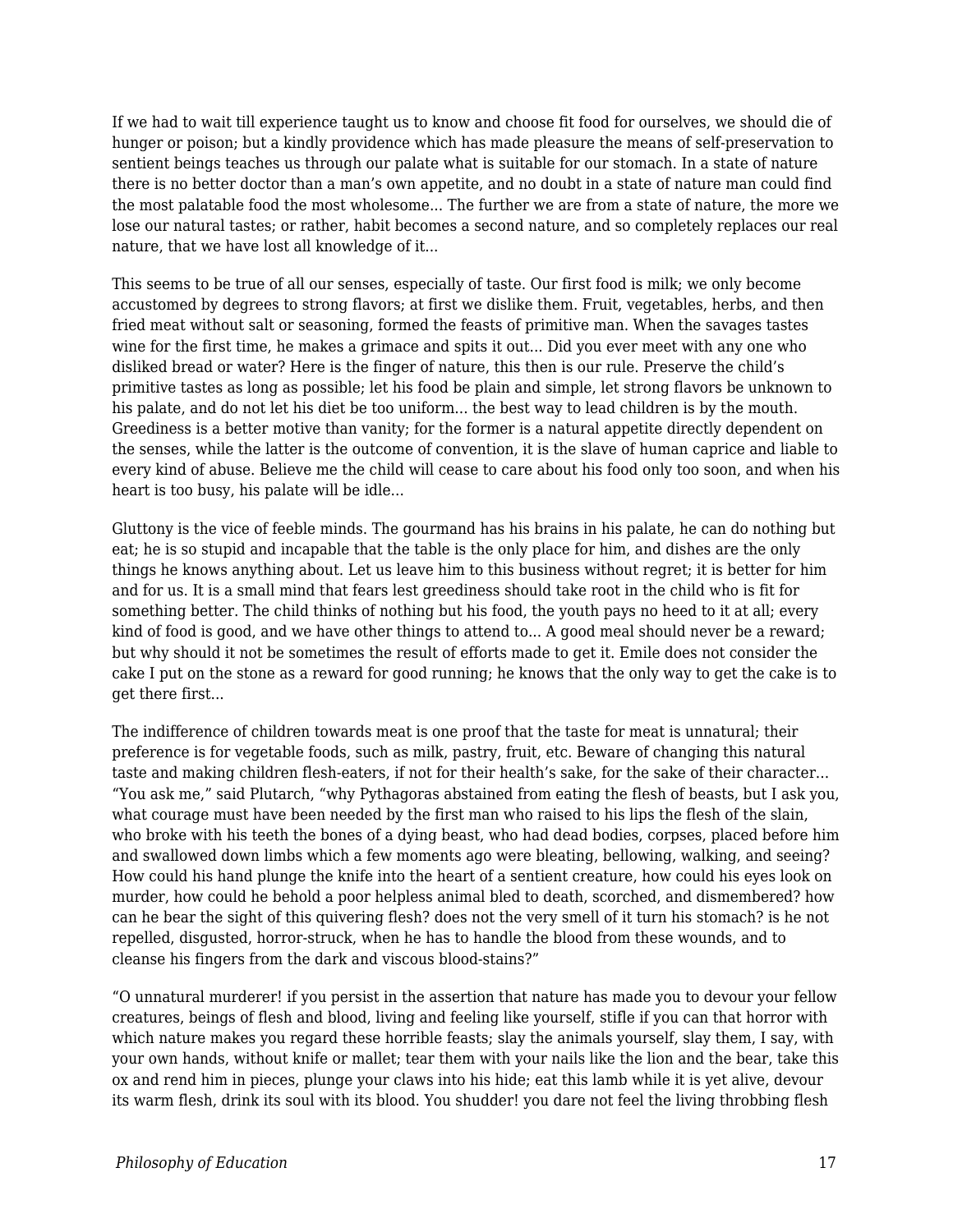between your teeth? Ruthless man; you begin by slaying the animal and then you devour it, as if to slay it twice. It is not enough. You turn against the dead flesh, it revolts you, it must be transformed by fire, boiled and roasted, seasoned and disguised with drugs; you must have butchers, cooks, turnspits, men who will rid the murder of its horrors, who will dress the dead bodies so that the taste deceived by these disguises will not reject what is strange to it, and will feast on corpses, the very sight of which would sicken you...."

Our appetite is only excessive because we try to impose on it rules other than those of nature, opposing, controlling, prescribing, adding, or subtracting; the scales are always in our hands, but the scales are the measure of our caprices not of our stomachs... Smell is the sense of the imagination; as it gives tone to the nerves it must have a great effect on the brain... Hence the sense of smell should not be over-active in early childhood; the imagination, as yet unstirred by changing passions, is scarcely susceptible of emotion, and we have not enough experience to discern beforehand from one sense the promise of another...

...When I think of a child of ten or twelve, strong, healthy, well-grown for his age, only pleasant thoughts are called up, whether of the present or the future. I see him keen, eager, and full of life, free from gnawing cares and painful forebodings, absorbed in this present state, and delighting in a fullness of life which seems to extend beyond himself... The hour strikes, the scene is changed. All of a sudden his eye grows dim, his mirth has fled. Farewell mirth, farewell untrammelled sports in which he delighted. A stern, angry man takes him by the hand, saying gravely, "Come with me, sir," and he is led away. As they are entering the room, I catch a glimpse of books. Books, what a dull food for a child of his age! The poor child allows himself to be dragged away; he casts a sorrowful look on all about him, and departs in silence, his eyes swollen with the tears he dare not shed, and his heart bursting with the sighs he dare not utter.

You who have no such cause for fear; you for whom no period of life is a time of weariness and tedium, you who welcomed days without care and nights without impatience, you who only reckon time by your pleasures, come, my happy kindly pupil, and console us for the departure of that miserable creature. Come! Here he is and at his approach I feel a thrill of delight which I see he shares. It is his friend, his comrade, who meets him; when he sees me he knows very well that he will not be long without amusement; we are never dependent on each other, but we are always on good terms, and we are never so happy as when together...

Behold in his quick and certain movements the natural vigor of his age and the confidence of independence. His manner is free and open, but without a trace of insolence or vanity; his head which has not been bent over books does not fall upon his breast... expect nothing from him but the plain, simple truth, without addition or ornament and without vanity. He will tell you the wrong things he has done and thought as readily as the right, without troubling himself in the least as to the effect of his words upon you; he will use speech with all the simplicity of its first beginnings... His ideas are few but precise, he knows nothing by rote but much by experience. If he reads our books worse than other children, he reads far better in the book of nature; his thoughts are not in his tongue but in his brain; he has less memory and more judgment; he can only speak one language, but he understands what he is saying, and if his speech is not so good as that of other children, his deeds are better.

He does not know the meaning of habit, routine, and custom; what he did yesterday has no control over what he is doing today; he follows no rule, submits to no authority, copies no patter, and only acts or speaks as he pleases. So do not expect set speeches or studied manners from, but just the faithful expression of his thoughts and the conduct that springs from his inclinations.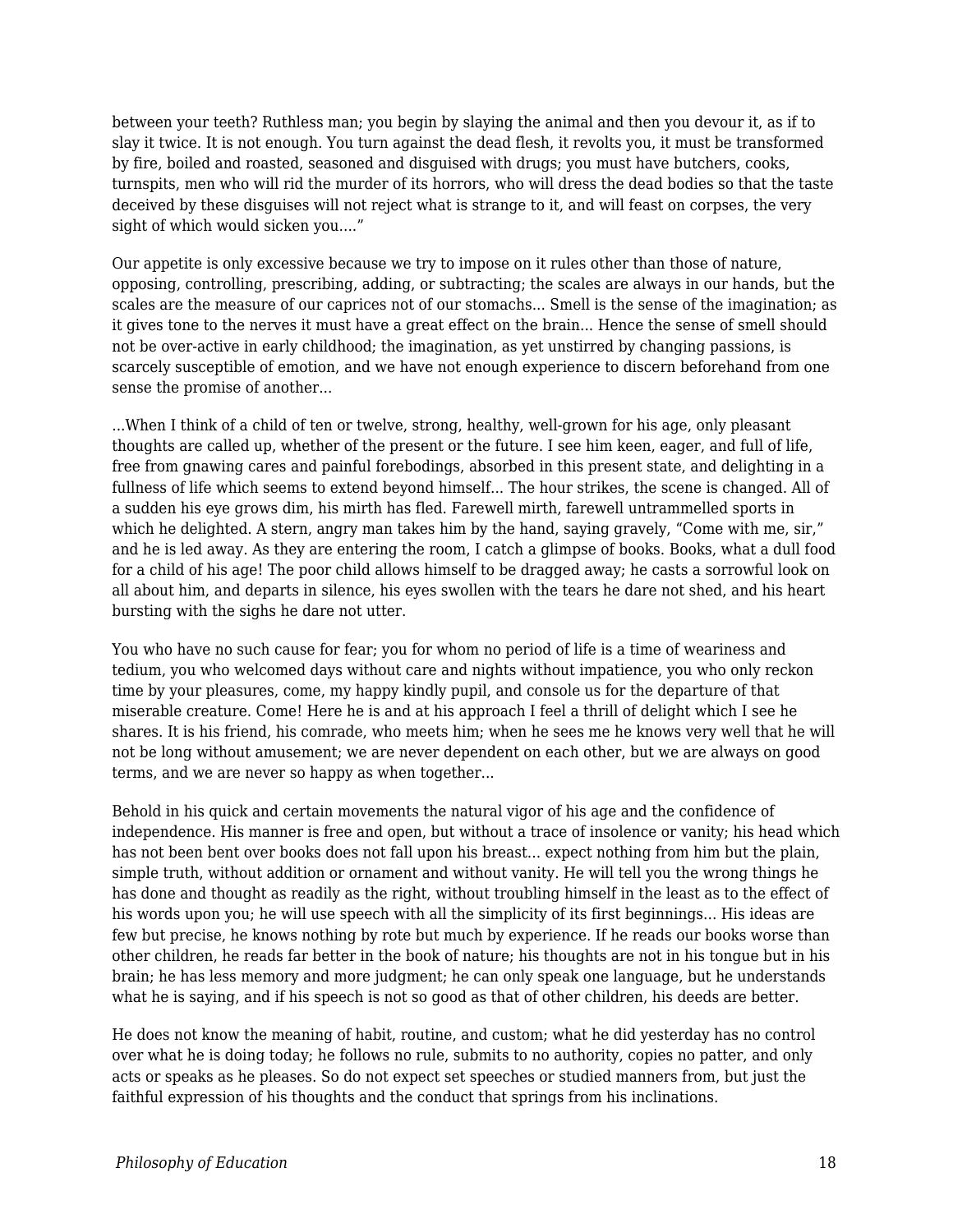You will find he has a few moral ideas concerning his present state and none concerning manhood; what use could he make of them, for the child is not, as yet, an active member of society. Speak to him of freedom, of property, or even of what is usually done; he may understand you so far; he knows why his things are his own, and why other things are not his, and nothing more. Speak to him of duty or obedience; he will not know what you are talking about...

For his own part, should he need help, he will ask it readily of the first person he meets. He will ask it of a king as readily as of his servant; all men are equals in his eyes. From his way of asking you will see he knows you owe him nothing, that he is asking a favor. He knows too that humanity moves you to grant this favor; his words are few and simple. His voice, his look, his gesture are those of a being equally familiar with compliance and refusal. It is neither the crawling, servile submission of the slave, nor the imperious tone of the master, it is a modest confidence in mankind; it is the noble and touching gentleness of a creature, free, yet sensitive and feeble, who asks aid of a being, free, but strong and kindly...

Work or play are all one to him, his games are his work; he knows no difference. He brings to everything the cheerfulness of interest, the charm of freedom, and he shows the bent of his own mind and the extent of his knowledge...Would you now judge him by comparison? Set him among other children and leave him to himself. You will soon see which has made most progress, which comes nearer to the perfection of childhood. Among all the children in the town there is none more skillful and none so strong. Among young peasants he is their equal in strength and their superior in skill. In everything within a child's grasp he judges, reasons, and shows a forethought beyond the rest... He is made to lead, to rule his fellows; talent and experience take the place of right and authority. In any garb, under any name, he will still be first , everywhere he will rule the rest, they will always feel his superiority, he will be master without knowing it, and they will serve him unawares....

The chief drawback to this early education is that it is only appreciated by the wise; to vulgar eyes the child so carefully educated is nothing but a rough little boy. A tutor thinks rather of the advantage to himself than to his pupil; he makes a point of showing that there has been no time wasted; he provides his pupil with goods which can be readily displayed in the shop window, accomplishments which can be shown off at will; no matter whether they are useful, provided they are easily seen. Without choice or discrimination he loads his memory with a pack of rubbish. If the child is to be examined he is set to display his wares; he spreads them out, satisfies those who behold them, packs up his bundle and goes his way. My pupil is poorer, he has no bundle to display, he has only himself to show. Now neither child nor man can be read at a glance. Where are the observers who can at once discern the characteristics of this child? There are such people, but they are few and far between; among a thousand fathers you will scarcely find one...